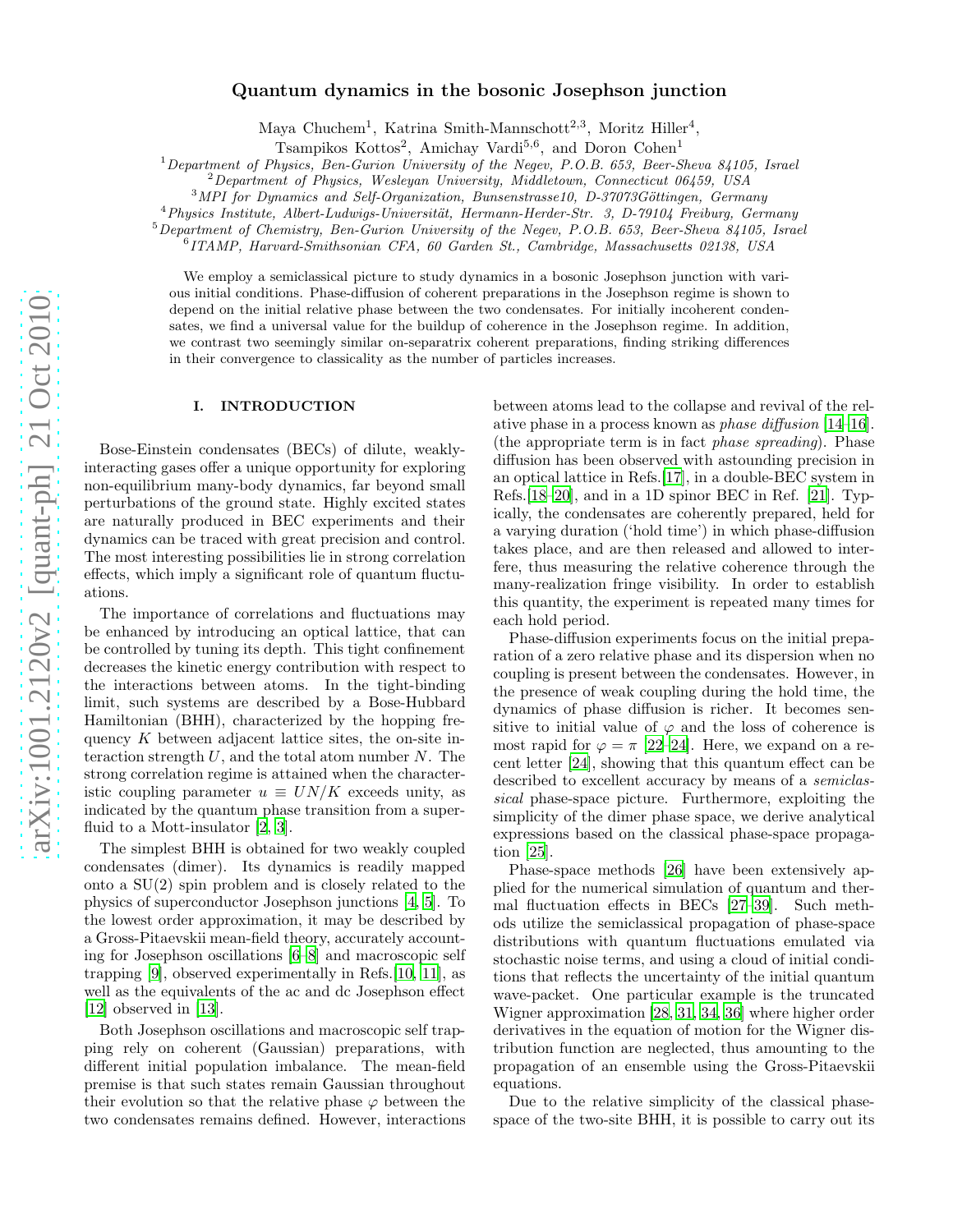semiclassical quantization semi-analytically [\[24,](#page-13-18) [25](#page-13-19), [40](#page-13-27)– [42\]](#page-13-28) and acquire great insight on the ensuing dynamics of the corresponding Wigner distribution [\[43,](#page-13-29) [44\]](#page-13-30). In this work, we consider the Jopheson-regime dynamics of four different preparations, interpreting the results in terms of the semiclassical phase-space structure and its implications on the expansion of each of these initial states in terms of the semiclassical eigenstates. We first explore the phase-sensitivity of phase-diffusion in the Josephson regime [\[22,](#page-13-17) [24\]](#page-13-18). Then we study the buildup of coherence between two initially separated condensates [\[41\]](#page-13-31), which is somewhat related to the phase-coherence oscillations observed in the sudden transition from the Mott insulator to the superfluid regime in optical lattices [\[45](#page-13-32)[–47\]](#page-13-33). Then we compare two coherent preparations in the separatrix region of the classical phase space, finding substantial differences in their dynamics due to their different participation numbers.

The narrative of this work is as follows [\[a\]](#page-13-34): The twosite Bose-Hubbard model and its classical phase-space are presented in Section II. The semiclassical WKB quantization is carried out in Section III. In Section IV, we define the initial state preparations of interest and explain their phase-space representation. This is used in Section V to evaluate their expansion in the energy basis (the local density of states), which is the key for studying the dynamics in Sections VI to VIII. Both the time-averaged dynamics and the fluctuations of the Bloch vector are analyzed. In particular we observe in Section VIII that the fluctuations obeys a remarkable semiclassical scaling relation. Conclusions are given in Section X.

### II. THE TWO-SITE BOSE-HUBBARD MODEL

We consider the Bose-Hubbard Hamiltonian for N bosons in a two-site system,

<span id="page-1-0"></span>
$$
\mathcal{H} = \sum_{i=1,2} \left[ \mathcal{E}_i \boldsymbol{n}_i + \frac{U}{2} \boldsymbol{n}_i (\boldsymbol{n}_i - 1) \right] - \frac{K}{2} (\hat{a}_2^{\dagger} \hat{a}_1 + \hat{a}_1^{\dagger} \hat{a}_2), (1)
$$

where  $K$  is the hopping amplitude,  $U$  is the interaction, and  $\mathcal{E} = \mathcal{E}_2 - \mathcal{E}_1$  is the bias in the on-site potentials. We use boldface fonts to mark dynamical variables that are important for the semiclassical analysis, and use regular fonts for their values. The total number of particles  $n_1 + n_2 = N$  is conserved, hence the dimension of the pertinent Hilbert space is  $\mathcal{N} = N + 1$ . Defining

$$
J_z \equiv \frac{1}{2}(\boldsymbol{n}_1 - \boldsymbol{n}_2) \equiv \boldsymbol{n}, \qquad (2)
$$

$$
J_{+} \equiv \hat{a}_{1}^{\dagger} \hat{a}_{2} \tag{3}
$$

and eliminating insignificant c-number terms, we can rewrite Eq. [\(1\)](#page-1-0) as a spin Hamiltonian,

<span id="page-1-1"></span>
$$
\mathcal{H} = UJ_z^2 - \mathcal{E}J_z - KJ_x, \tag{4}
$$

conserving the spin  $J^2 = j(j + 1)$  with  $j = N/2$ . The BHH Hamiltonian thus has a spherical phase-space structure. In the absence of interaction  $(U = 0)$  it describes simple spin precession with frequency  $\Omega = (K, 0, \mathcal{E}).$ 

The quantum evolution of the spin Hamiltonian [\(4\)](#page-1-1) is given by the unitary operator  $exp(-i\mathcal{H}t)$ . Its classical limit is obtained by treating  $(J_x, J_y, J_z)$  as c-numbers, whose Poisson Brackets (PB) correspond to the SU(2) Lie algebra. The classical equations of motion for any dynamical variable A are derived from  $\dot{A} = -[\mathcal{H}, A]_{PB}$ . Conservation of  $J^2$  allows for one constraint on the *non*canonical set of variables  $(J_x, J_y, J_z)$ .

Due to the spherical phase-space geometry, it is natural to use the non-canonical conjugate variables  $(\varphi, \theta)$ ,

<span id="page-1-3"></span>
$$
J_z \equiv [J^2]^{1/2} \cos(\theta) \tag{5}
$$

$$
J_x \equiv [J^2]^{1/2} \sin(\theta) \cos(\varphi) \tag{6}
$$

where  $[J^2]^{1/2}$  is a constant of the motion. In the quantum mechanical Wigner picture treatment (see later sections) this constant is identified as  $[(j+1)j]^{1/2}$ , based on the derivation of section 2.3 of Ref. [\[44](#page-13-30)]. For large  $j$  we use  $[J^2]^{1/2} \approx N/2$ . With these new variables the Hamiltonian takes the form

<span id="page-1-2"></span>
$$
H(\boldsymbol{\theta}, \boldsymbol{\varphi}) = \frac{NK}{2} \left[ \frac{1}{2} u(\cos \boldsymbol{\theta})^2 - \varepsilon \cos \boldsymbol{\theta} - \sin \boldsymbol{\theta} \cos \boldsymbol{\varphi} \right], (7)
$$

where the scaled parameters are

$$
u \equiv \frac{NU}{K}, \qquad \varepsilon \equiv \frac{\mathcal{E}}{K}.
$$
 (8)

The structure of the underlying classical phase space is determined by the dimensionless parameters u and  $\varepsilon$ . For strong interactions  $u > 1$  the phase space includes a figure-eight shaped separatrix (Fig. [1\)](#page-14-0), provided  $|\varepsilon| < \varepsilon_c$ , where [\[25,](#page-13-19) [48\]](#page-13-35)

<span id="page-1-5"></span>
$$
\varepsilon_c = \left(u^{\frac{2}{3}} - 1\right)^{\frac{3}{2}}.\tag{9}
$$

This separatrix splits phase space into three integrable regions: a 'sea' of Rabi-like trajectories and two interaction-dominated nonlinear 'islands'. For zero bias the separatrix is a symmetric 8 shaped figure that encloses the two islands, and the relevant energies are [\[49\]](#page-13-36)

<span id="page-1-4"></span>
$$
E_{-} = - (1/2)NK = \text{ground energy}, (10)
$$

$$
E_x = \t+ (1/2)NK \t= \text{separatrix}, \t(11)
$$

$$
E_{+} = (1/4)[u + (1/u)]NK = \text{top energy.} \tag{12}
$$

Looking at the phase-space structure as a function of  $u$ , the two islands emerge once  $u > 1$ . For  $u > 2$ , they encompass the North and the South poles, yielding macro-scopic self-trapping [\[9\]](#page-13-6), and for very large  $u \gg 1$  they cover most of the Northern and the Southern hemispheres respectively. Note that for  $u \gg 1$ , the expression  $E_+ \approx (N/2)^2 U$ , reflects the cost of localizing all the particles in one site, compared to equally-populated sites.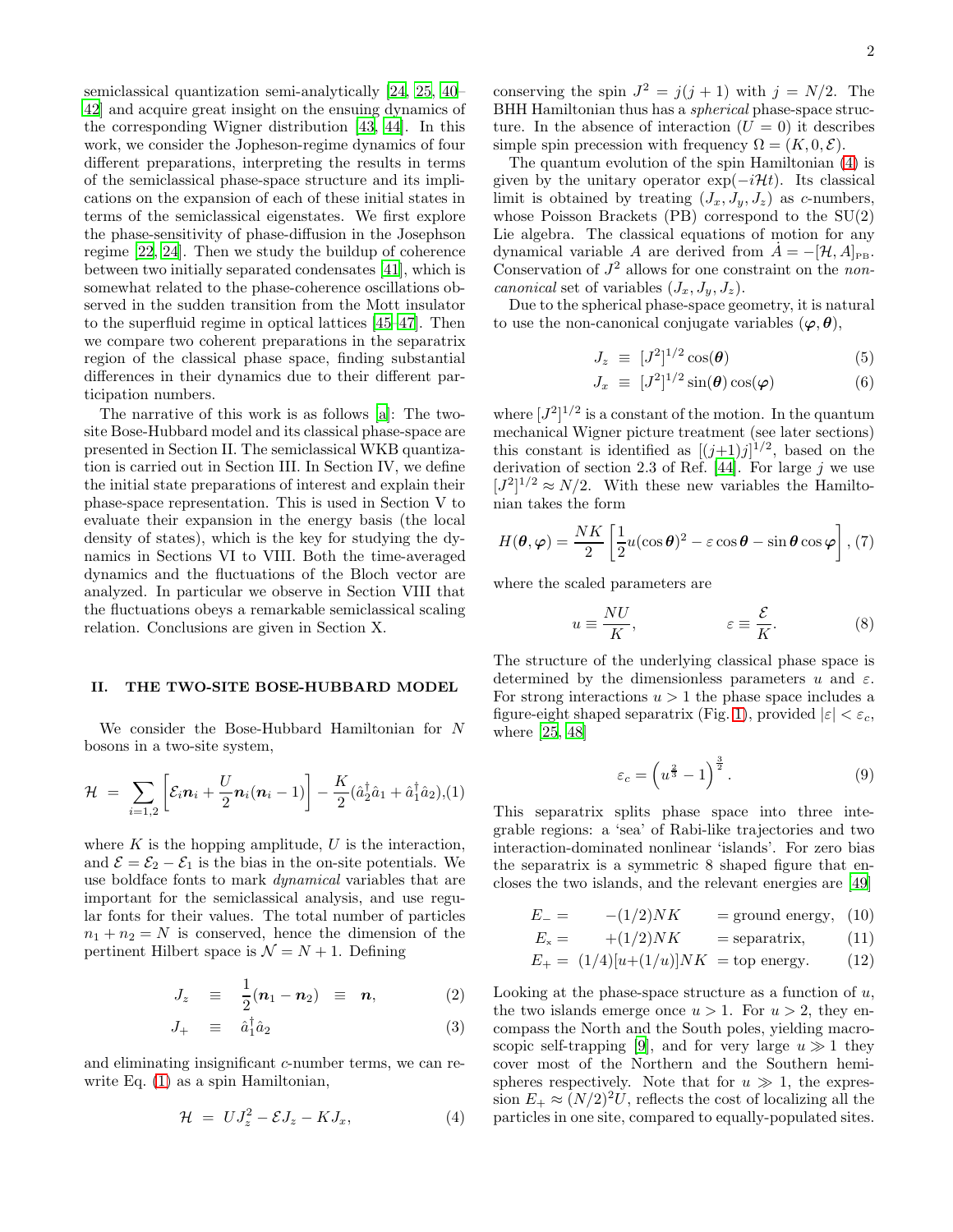As an alternative to Eq. [\(7\)](#page-1-2), it is possible to employ the relative number-phase representation, using the canonically conjugate variables  $(\varphi, n)$ , with the Hamiltonian,

$$
\mathcal{H} = Un^2 - \mathcal{E}n - K\sqrt{(N/2)^2 - n^2} \cos(\varphi). (13)
$$

In the  $|n| \ll (N/2)$  region of phase space, one obtains the Josephson Hamiltonian, which is essentially the Hamiltonian of a pendulum

$$
\mathcal{H}_{\text{Josephson}} = E_C (n - n_{\varepsilon})^2 - E_J \cos(\varphi) \qquad (14)
$$

with  $E_C = U$  and  $E_J = KN/2$  while  $n_{\varepsilon}$  is linearly related to  $\mathcal{E}$ . The Josephson Hamiltonian ignores the spherical geometry, and regards phase space as cylindrical. Accordingly it captures much of the physics if the motion is restricted to the small-imbalance slice of phase-space, as in the case of equal initial populations and strong interactions. However, for other regimes it is an oversimplification because it does not correctly capture the global topology.

#### III. THE WKB QUANTIZATION

We begin by stipulating the procedure for the semiclassical quantization of the spin spherical phase-space. In the  $(\varphi, n)$  representation, the area element is  $d\Omega = d\varphi dn$ , so that the total phase-space area is  $2\pi N$  with Planck cell  $h = 2\pi$ . Alternatively, using the  $(\varphi, \theta)$  coordinates, the area element is  $d\Omega = d\varphi d \cos \theta$ , so that the total area is  $4\pi$ . Consequently

$$
h = \text{Planck cell area in steradians} = \frac{4\pi}{\mathcal{N}}. \quad (15)
$$

Within the framework of the semiclassical picture, eigenstates are associated with stripes of area h that are stretched along contour lines  $\mathcal{H}(\varphi,\theta)=E$  of the classical Hamiltonian  $H$ . The associated WKB quantization condition is

$$
A(E_{\nu}) = \left(\frac{1}{2} + \nu\right)h, \qquad \nu = 0, 1, 2, \dots \tag{16}
$$

where  $A(E)$  is defined as the phase-space area enclosed by an  $E$  contour in steradians:

$$
A(E) \equiv \iint \Theta(E - \mathcal{H}(\varphi, \theta)) \, d\Omega, \tag{17}
$$

while the area of phase space in Planck units is  $A(E)/h$ . The frequency of oscillations at energy  $E$  is

<span id="page-2-1"></span>
$$
\omega(E) \equiv \frac{dE}{d\nu} = \left[\frac{1}{h}A'(E)\right]^{-1}.\tag{18}
$$

Consider the semiclassical quantization of the Hamiltonian [\(7\)](#page-1-2). We distinguish three regimes of interaction strength. Assuming  $\varepsilon = 0$ , these are

Rabi regime: 
$$
u < 1
$$
 (no islands) (19)  
enbaen pairing:  $1 \le u \le N^2$  (see Fig. 1). (20)

Josephson regime: 
$$
1 < u < N^2
$$
 (see Fig. 1) (20)

Fock regime: 
$$
u > N^2
$$
 (empty sea) (21)

In the Fock regime, the area of the sea becomes less than a single Planck cell, and therefore cannot support any eigenstates. Our interest throughout this paper is mainly in the Josephson regime where neither the  $K$  term nor the U term can be regarded as a small perturbation in the Hamiltonian. This regime, characteristic of current atom-interferometry experiments, is where semiclassical methods become most valuable.

In the WKB framework the spacing between energies equals the characteristic classical frequency at this energy. If the interaction is zero  $(u = 0)$ , the energy levels are equally spaced and there is only one frequency, namely the Rabi frequency

$$
\omega_K = K \tag{22}
$$

For small interaction  $(0 < u < 1)$  the frequencies around the two stable fixed points are slightly modified to the plasma frequencies:

$$
\omega_{\pm} = \omega(E_{\pm}) = \sqrt{(K \pm NU)K}.
$$
 (23)

If the interaction is strong enough  $(u \gg 1)$ , the oscillation frequency near the minimum point can be approximated as

$$
\omega_J = \omega(E_-) \approx \sqrt{NUK} = \sqrt{u} \omega_K, \quad (24)
$$

while at the top of the islands we have:

$$
\omega_+ = \omega(E_+) \approx NU = u \omega_K. \qquad (25)
$$

The associated approximations for the phase-space area in the three energy regions (bottom of the sea, separatrix, and top of the islands) are respectively

<span id="page-2-0"></span>
$$
\frac{1}{h}A(E) = \left(\frac{E - E_-}{\omega_J}\right),\tag{26}
$$

$$
\frac{1}{h}A(E) = \frac{1}{h}A(E_x) + \frac{1}{\pi} \left(\frac{E - E_x}{\omega_J}\right) \log \left|\frac{NK}{E - E_x}\right| (27)
$$

$$
\frac{1}{\pi}A(E) = \frac{4\pi}{\pi} - \left(\frac{E_+ - E}{E}\right)^{1/2} (28)
$$

$$
\frac{1}{h}A(E) = \frac{4\pi}{h} - \left(\frac{E_{+} - E}{U}\right)^{1/2},\tag{28}
$$

In the last expression the total area of the two islands  $(E_{+}-E)/U$  should be divided by two if one wants to obtain the area of a single island. A few words are in order regarding the derivation of Eq. [\(27\)](#page-2-0). In the vicinity of the unstable fixed point the contour lines of the Hamiltonian are  $Un^2 - (NK/4)\varphi^2 = E - E_x$ , where for convenience the origin is shifted ( $\varphi = \pi \mapsto 0$ ). Defining  $a^2 = 4(E-E_x)/NK$  the area of the region above the separatrix is  $2(NK/4U)^{1/2}[\mathcal{A}(a) - \mathcal{A}(0)]$  where  $\mathcal{A}(a)$  is the integral over  $\sqrt{\varphi^2 + a^2}$ . The result of the integration is  $\mathcal{A}(a) - \mathcal{A}(0) = a^2 \log(b/a)$ , with some ambiguity with regard to  $b \sim 1$  which is determined by the outer limits of the integral where the hyperbolic approximation is no longer valid.

Away from the separatrix, the WKB quantization recipe implies that the local level spacing at energy E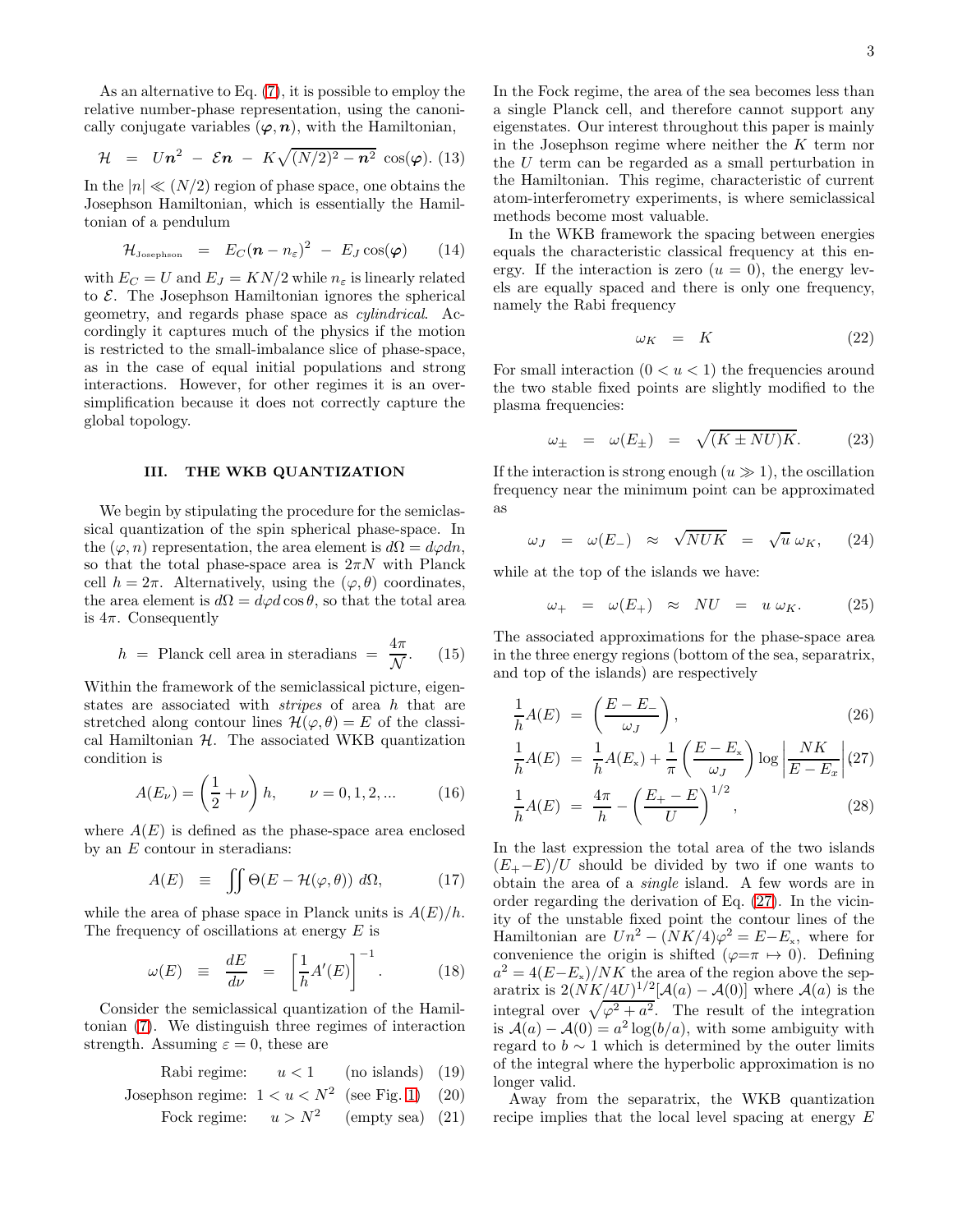is  $\omega(E)$  given by Eq. [\(18\)](#page-2-1). In particular, the low energy levels have spacing  $\omega_J$ , while the high energy levels are doubly-degenerate with spacing  $\omega_{+}$ . In the vicinity of the separatrix we get

<span id="page-3-1"></span>
$$
\omega(E) \approx \left[\frac{1}{\pi} \log \left| \frac{NK}{E - E_x} \right|\right]^{-1} \omega_J. \tag{29}
$$

Using the WKB quantization condition, we find that the level spacing at the vicinity of the separatrix  $(E \sim E_{\rm x})$ is finite and given by the expression

<span id="page-3-3"></span>
$$
\omega_{\mathsf{x}} = \left[ \log \left( N / \sqrt{u} \right) \right]^{-1} \omega_{J}. \tag{30}
$$

Using an iterative procedure one finds that at the same level of approximation the near-separatrix energy levels are

$$
E_{\nu} = E_{\rm x} + \left[\frac{1}{\pi} \log \left| \frac{N/\sqrt{u}}{\nu - \nu_{\rm x}} \right|\right]^{-1} (\nu - \nu_{\rm x}) \omega_J, \qquad (31)
$$

where  $\nu_x = A(E_x)/h$ . Fig. [1](#page-14-0) demonstrates the accuracy of the WKB quantization, and of the above approximations.

### IV. THE INITIAL PREPARATION AND ITS PHASE-SPACE REPRESENTATION - THE WIGNER FUNCTION

Our approach for investigating the dynamics of various initial preparations relies on the Wigner-function formalism for spin variables, developed in Refs. [\[43](#page-13-29), [44\]](#page-13-30). Each initial preparation is described as a Wigner distribution function over the spherical phase space. The dynamics is deduced from expanding the initial state in terms of the semiclassical eigenstates described in Sec III. In this section we specify the Wigner distribution for the preparations under study whereas the following section presents the eigenstate expansion of each of these four initial wavepackets, evaluated semiclassically.

To recap the phase-space approach to spin [\[43](#page-13-29), [44\]](#page-13-30), the Hilbert space of the BHH has the dimension  $\mathcal{N} = 2j+1$ , and the associated space of operators has the dimensionality  $\mathcal{N}^2$ . According to the Stratonovich-Wigner-Weyl correspondence (SWWC) [\[50\]](#page-13-37), any observable A in this space, as well as the probability matrix of a spin<sup>(j)</sup> entity, can be represented by a real sphere<sup>(2j)</sup> function  $A_{\rm w}(\Omega)$ . The sphere<sup>(2j)</sup> is spanned by the  $Y^{\ell m}(\Omega)$  functions with  $\ell \leq 2j$ , and the practical details regarding this formalism can be found in Refs. [\[43,](#page-13-29) [44\]](#page-13-30). The SWWC allows to do exact quantum calculation in a classical-like manner. A few examples for Wigner functions pertinent to this work, are displayed in Fig. [2.](#page-14-1) Expectation values are calculated as in classical statistical mechanics:

<span id="page-3-4"></span>
$$
\text{trace}[\hat{\rho} \,\,\hat{A}] = \int \frac{d\Omega}{h} \rho_{\text{w}}(\Omega) A_{\text{w}}(\Omega) \tag{32}
$$

In particular the Wigner-Weyl representation of the identity operator is 1, and that of  $J_x$  is as expected

 $[(j+1)j]^{1/2} \sin(\theta) \cos(\varphi)$  [\[44\]](#page-13-30). We adopt the convention that  $\rho_w$  is normalized with respect to the measure  $d\Omega/h$ , allowing to handle on equal footing a cylindrical phase space upon the re-identification  $d\Omega = d\varphi dn$  and  $h = 2\pi$ .

Within this phase-space representation, the Fock states  $|n\rangle$  are represented by stripes along constant  $\theta$  con-tours (see e.g. left panel of Fig. [2\)](#page-14-1). The  $|n=N\rangle$  state (all particles in one site) is a Gaussian-like wave packet concentrated around the NorthPole. From this state, we can obtain a family of spin coherent states (SCS)  $|\theta, \varphi\rangle$  via rotation.

In what follows, we explore the dynamics of the following experimentally-accessible preparations (see Fig. [2\)](#page-14-1), the first being a Fock state, whereas the last three are spin coherent states:

- TwinFock preparation: The  $n=0$  Fock preparation. Exactly half of the particles are in each side of the double well. The Wigner function is concentrated along the equator  $\theta = \pi/2$ .
- Zero preparation: Coherent  $(\theta = \pi/2, \varphi = 0)$  preparation, located entirely in the (linear) sea region. Both sites are equally populated with definite 0 relative phase. The minimal wave-packet is centered at  $(n = 0, \varphi = 0)$ .
- Pi preparation: Coherent  $(\theta = \pi/2, \varphi = \pi)$  onseparatrix preparation. The sites are equally populated with  $\pi$  relative phase. The minimal wavepacket is centered at  $(n = 0, \varphi = \pi)$ .
- Edge preparation: Coherent  $\varphi \neq \pi$  on-separatrix preparation. The minimal wave-packet is centered on the separatrix but away from the saddle point on the  $\varphi=0$  side.

The Wigner function of an SCS resembles a minimal Gaussian wave-packet, and it should satisfy

$$
\int \rho_{\rm w}(\theta,\varphi)\frac{d\Omega}{h} = \int [\rho_{\rm w}(\theta,\varphi)]^2 \frac{d\Omega}{h} = 1.
$$
 (33)

This requirement helps to determine the phase space spread without the need to use the lengthy algebra of Refs. [\[43,](#page-13-29) [44\]](#page-13-30). For the Fock coherent state  $|n=N\rangle$ , that is centered at the NorthPole  $(\theta = 0)$ , one obtains:

$$
\rho_{\rm w}^{(\psi)}(\theta,\varphi) \approx 2 \mathrm{e}^{-\frac{\mathcal{N}}{2}\theta^2} \ . \tag{34}
$$

For the coherent states centered around the Equator, it is more convenient to use  $(\varphi, n)$  coordinates, e.g. the  $\varphi = 0$ coherent state is well approximated as,

<span id="page-3-0"></span>
$$
\rho_{\rm W}^{(\psi)}(n,\varphi) \approx \frac{1}{ab} e^{-\frac{\varphi^2}{2a^2} - \frac{n^2}{2b^2}}, \qquad (35)
$$

with  $a = 1/\sqrt{2\mathcal{N}}$  and  $b = \sqrt{\mathcal{N}/2}$ . Shifted versions of these expressions describe the  $\varphi = \pi$  and the "Edge" preparations. The Wigner function of a Fock state  $\psi = |n\rangle$  is semiclassically approximated as

<span id="page-3-2"></span>
$$
\rho_{\rm w}^{(\psi)}(n,\varphi) \approx \delta(n-n), \tag{36}
$$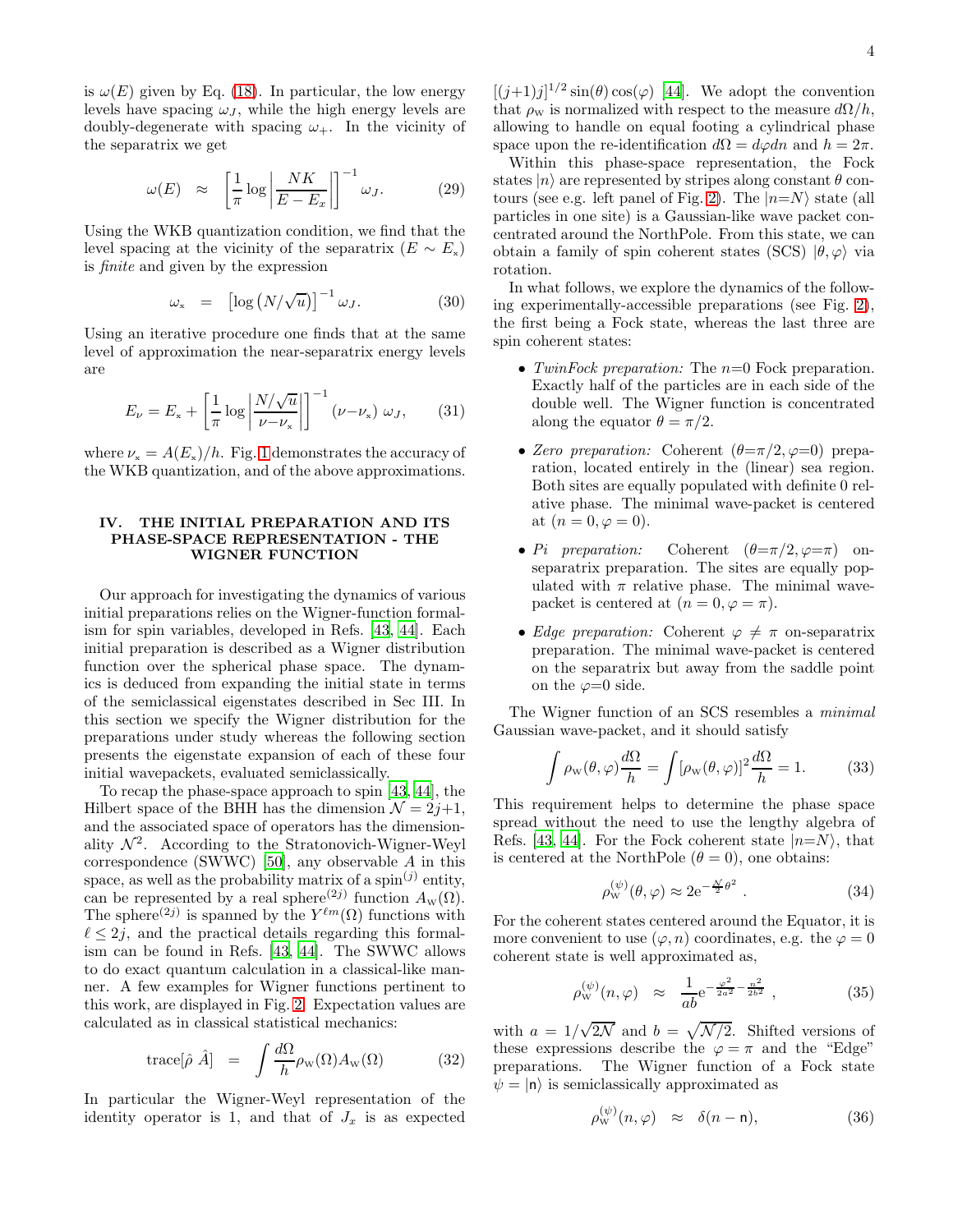whereas the Wigner function of an eigenstate is semiclassically approximated by a micro-canonical distribution:

<span id="page-4-0"></span>
$$
\rho_{\rm w}^{(\nu)}(n,\varphi) \approx \omega(E_{\nu}) \delta(\mathcal{H}(\varphi,n) - E_{\nu}). \tag{37}
$$

In general none of the above listed initial states is an eigenstate of the BHH, but rather a superposition of BHH eigenstates. Consequently their Wigner function deforms over time (see e.g. Fig. [3\)](#page-15-0) and the expectation values of observables become time dependent (see e.g.Fig. [4\)](#page-15-1), as discussed in later sections.

## V. THE INITIAL PREPARATION AND ITS EIGENSTATE EXPANSION - LOCAL DENSITY OF STATES

Having set the stage by defining the phase-space representation of eigenstates in Sect. III and of the initial conditions in Sect. IV, the evolution of any initial preparation is uniquely determined by its eigenstate expansion. Thus, in order to analyze the dynamics, we now evaluate the local density of states (LDOS) with respect to the preparation  $\psi$  of the system:

<span id="page-4-1"></span>
$$
P(E_{\nu}) = |\langle E_{\nu} | \psi \rangle|^2 = \text{trace}(\rho^{(\nu)} \rho^{(\psi)})
$$

$$
= \int \rho_{\rm w}^{(\nu)}(\Omega) \rho_{\rm w}^{(\psi)}(\Omega) \frac{d\Omega}{h}.
$$
(38)

If  $\psi$  is mirror symmetric the above expression should be multiplied either by 0 or by 2 in the case of odd/even eigenstates. In Fig. [5,](#page-16-0) we plot the LDOS associated with Pi, Edge, Zero and TwinFock preparations. The applicability of semiclassical methods to calculate the LDOS has been numerically demonstrated for the case of a three site (trimer) model in [\[35](#page-13-38)]. By contrast, the simpler two site (dimer) model under consideration, offers an opportunity for deriving exact expressions by substituting Eqs. [\(35\)](#page-3-0)- [\(37\)](#page-4-0) into Eq. [\(38\)](#page-4-1) and evaluating the integrals under the appropriate approximations. For clarity, we summarize below the main results of this analytic evaluation, with the details given in App. [D.](#page-11-0)

Consider first the Pi and Edge preparations. The Wigner distributions of both lie on the separatrix and are hence concentrated around the energy  $E<sub>x</sub>$ . Yet, their line shapes are strikingly different: For an Edge preparation we have,

$$
P(E) \propto \frac{\omega(E)}{\omega_J} \exp\left[-\frac{1}{\mathcal{N}} \left(\frac{E - E_x}{\omega_J}\right)^2\right] \,, \qquad (39)
$$

featuring a dip at  $E \sim E_{\rm x}$ . The calculation in the Pi case leads to

$$
P(E) \propto \frac{\omega(E)}{\omega_J} \text{ Bessel}\left[\frac{E - E_\times}{NU}\right] \tag{40}
$$

(the exact expression can be found in App. [D\)](#page-11-0). This latter line shape features a *peak* at  $E \sim E_{\rm x}$ , because the

Bessel function compensates the logarithmic suppression by  $\omega(E)$ . Consequently, as seen below, the fluctuations associated with on-separatrix motion differ dramatically, depending on where the SCS wave-packet is launched.

Analytic results are obtained in App. [D,](#page-11-0) also for the Zero and TwinFock preparations. In the latter case the result is:

<span id="page-4-4"></span>
$$
P(E) \propto \frac{\omega(E)}{NK} \left[ 1 - \left(\frac{2E}{NK}\right)^2 \right]^{-1/2} . \tag{41}
$$

As shown in Fig. [5,](#page-16-0) the above semiclassical expressions agree well with the exact numerical results.

The LDOS determines the spectral content of the dynamics. Consider first the characteristic oscillation frequency of dynamical variables. Away from the separatrix, it is given by the classical estimate  $\omega_{\rm osc} \approx \omega(E)$ . For example, for a Zero preparation, we have  $\omega_{\rm osc} = \omega_J$ . While the classical frequency vanishes on the separtrix, we still obtain a finite result for near-separatrix preparations (Pi,Edge) because the wave-packet has a finite width, and because  $\omega_x$  provides a lower bound on  $\omega_{\rm osc}$ . In any case the result becomes  $h$  dependent. To be specific, consider the Pi and the Edge preparations separately. In both cases the width of the wave-packet is  $\Delta n = \sqrt{N/2}$ . In case of the Pi preparation it occupies an energy range  $\Delta E = U \Delta n^2 \propto N$ , while in the Edge preparation case  $\Delta E = v_n \Delta n \propto N^{1/2}$ , where  $v_n \approx \omega_J$  is identified as the velocity of the phase space points in this region. Using Eq.  $(29)$  we find

<span id="page-4-2"></span>
$$
\omega_{\rm osc} \approx \left\{ \frac{1}{2} \right\} \times \left[ \log \left( \frac{N}{u} \right) \right]^{-1} \omega_J, \tag{42}
$$

where the additional factor of "2" applies to the Edge preparation: This factor is due to the different dependence of  $\Delta E$  on N in the two respective cases. On top we might have an additional factor of 2 due to mirror symmetry (see discussion of the dynamics at the end of the next section). Note that as  $u/N$  exceeds unity, the distinction between Pi, Zero, and Edge preparations blurs because the wave-packets becomes wider than the width of the separatrix region, until at the Fock regime, all three consist of the same island levels. Thus in this limit, we get for  $\omega_{\rm osc}$  essentially the same result as in the (negligable  $K$ ) Fock regime: the width of the wave-packet is  $\Delta n = \sqrt{N/2}$ , and the dispersion relation  $\omega(E) = 2Un$ gives the standard separated-condensates phase-diffusion frequency [\[17,](#page-13-13) [18\]](#page-13-14),

<span id="page-4-3"></span>
$$
\omega_{\rm osc} \approx \left(\frac{u}{N}\right)^{1/2} \omega_J = U\sqrt{N}.
$$
 (43)

It should be clear that, both, in Eq. [\(42\)](#page-4-2) and in Eq. [\(43\)](#page-4-3)  $u/N$  should be accompanied with a numerical prefactor that should be adjusted because the notion of "width" is somewhat ill defined and in general depends on the precise details of the numerical procedure, which we discuss in the next section.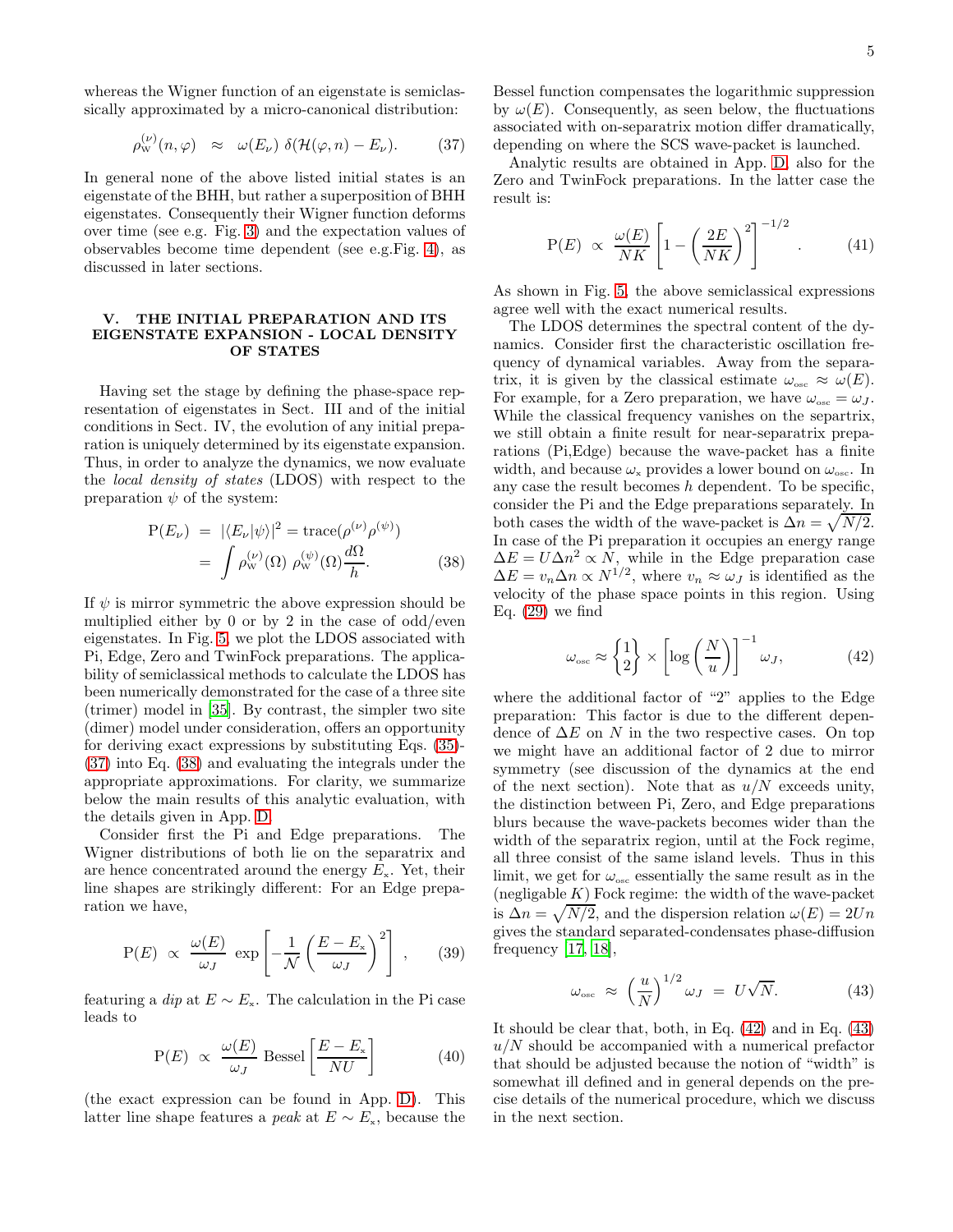For the analysis of the temporal fluctuations it is crucial to determine the number of eigenstates that participate in the wave-packet superposition. This is given by the LDOS participation number,

<span id="page-5-1"></span>
$$
M = \left[\sum_{\nu} P(E_{\nu})^2\right]^{-1}.
$$
 (44)

See Fig. [6](#page-17-0) for numerical results. The participation number can be roughly estimated as  $M = \Delta E/\omega_{\rm osc}$ , where  $\Delta E$  is the energy width of the wave-packet and  $\omega_{\rm osc}$  is the mean level spacing. In the case of a Pi preparation

<span id="page-5-3"></span>
$$
M \approx \left[ \log \left( \frac{N}{u} \right) \right] \sqrt{u},\tag{45}
$$

while for an Edge preparation we find

<span id="page-5-2"></span>
$$
M \approx \left[ \log \left( \frac{N}{u} \right) \right] \sqrt{N}.\tag{46}
$$

Note that  $M/\sqrt{N}$  is a function of the semiclassical ratio  $(N/u)^{1/2}$  between the energy width of the wavepacket and the width of the separatrix region. The expected scaling is confirmed by the numerical results of Fig. [6.](#page-17-0) The above approximations for M assume  $u/N < 1$ and are useful for the purpose of rough estimates.

In the next sections we analyze the temporal fluctuations of some observables. The associated Fourier power spectrum (Fig. [5,](#page-16-0) right panels) is related to the LDOS content of the wave-packet superposition. Both the characteristic frequency (Fig. [7\)](#page-17-1) and the spectral spread of the frequencies can be estimated from the  $\omega_{\rm osc}$  and the M that are implied by the above LDOS analysis.

# VI. DYNAMICS (I) - THE TIME EVOLUTION OF THE BLOCH VECTOR

After describing the semiclassical phase-space picture and using it to determine the spectral structure of the initial preparations, we now turn to the ensuing dynamics. At present, most experiments on the bosonic Josephson system, measure predominantly quantities related to the one-body reduced probability matrix, defined via the expectation values  $S_i = (2/N)\langle J_i \rangle$  as,

$$
\rho_{ji}^{[1]} = \frac{1}{N} \langle \hat{a}_i^{\dagger} \hat{a}_j \rangle = \frac{1}{2} (\hat{\mathbf{1}} + \mathbf{S} \cdot \hat{\boldsymbol{\sigma}})_{ji}, \qquad (47)
$$

where  $S = (S_x, S_y, S_z)$  is the Bloch vector and  $\hat{\sigma}$  is composed of Pauli matrices. The population imbalance and relative phase between the two sites, determined by direct imaging and the position of interference fringes [\[11\]](#page-13-8), are given respectively by,

$$
OccupationDiff = NS_z, \t(48)
$$

$$
RelativePhase = arctan(S_x, S_y), \t(49)
$$

whereas single-particle purity is reflected by the measures,

OneBodyPurity = 
$$
(1/2) [1 + S_x^2 + S_y^2 + S_z^2],
$$
 (50)

$$
\text{FringeV isibility} = \left[ S_x^2 + S_y^2 \right]^{1/2} . \tag{51}
$$

In particular the FringeVisibilty, given by the transverse component of the Bloch vector, corresponds to the visibility of fringes, averaged over many realizations [\[19,](#page-13-39) [20\]](#page-13-15). Loosely speaking it reflects the phase-uncertainty of the state. Coherent states have maximum OneBodyPurity. Of these, equal-population coherent states have maximal FringeVisibility with the smallest phase-variance. Starting from a coherent preparation, single-particle purity can be diminished over time due to nonlinear effects (see below) or due to interaction with environmental degrees of freedom (decoherence). By contrast, Fock states carry no phase information, but interactions may lead to their dynamical phase-locking over time and to the buildup of FringeVisibility (see below).

We carry out numerically-exact quantum simulations where the state  $|\psi\rangle$  is propagated according to  $|\psi(t)\rangle =$  $\exp(-it\mathcal{H})|\psi\rangle$ , where the Hamiltonian is given by Eq.[\(4\)](#page-1-1) which is equivalent to  $Eq.(1)$  $Eq.(1)$ . The evolved state after time t can be visualized using its Wigner function. For example, the time evolution of the initial TwinFock state is illustrated in Fig. [3,](#page-15-0) with the Wigner function of an evolved state shown in Fig. [3\(](#page-15-0)a). Comparison is made in Fig. [3\(](#page-15-0)b) to the Liouville propagation for the same duration, of the corresponding cloud of points, according to the classical equations,

$$
\dot{S}_x = u S_z S_y \t{,} \t(52)
$$

$$
\dot{S}_y = -(1 + uS_x)S_z , \qquad (53)
$$

$$
\dot{S}_z = -S_y \,, \tag{54}
$$

where time has been rescaled  $(t := Kt)$ . Good quantumto-classical correspondence is observed for short-time simulation (e.g. see Fig. [4\)](#page-15-1). In Fig.  $3(c)$  we plot the resulting occupation statistics, which can be regarded as a projection of the phase space distribution (classical, dash-dotted line) or Wigner function (quantum, solid line), namely  $P_t(n) = |\langle n | \psi(t) \rangle|^2 = \text{trace}(\rho^{(n)} \rho^{(\psi(t))}).$ Our main interest is in the FringeVisibility, and hence in

<span id="page-5-0"></span>
$$
S_x(t) = \frac{2}{N} \langle J_x \rangle = \frac{[(j+1)j]^{1/2}}{j} \langle \sin(\theta) \cos(\varphi) \rangle . \quad (55)
$$

The prefactor in the last equality is implied by Eq. [\(5\)](#page-1-3), and cannot be neglected if the number of particles is small. In Fig. [4](#page-15-1) we plot  $S_x(t)$  for the four preparations defined in Sec. IV, comparing semiclassical results (dash-dotted lines) to the numerical full quantum calculation (solid lines). For all equatorial preparations  $(Zero, Pi, TwinFock)$ ,  $S_x$  is in fact the FringeVisibility, because  $S_y(t) = 0$  identically throughout the evolution. As a general observation, the semiclassical simulation captures well the short-time transient evolution and the long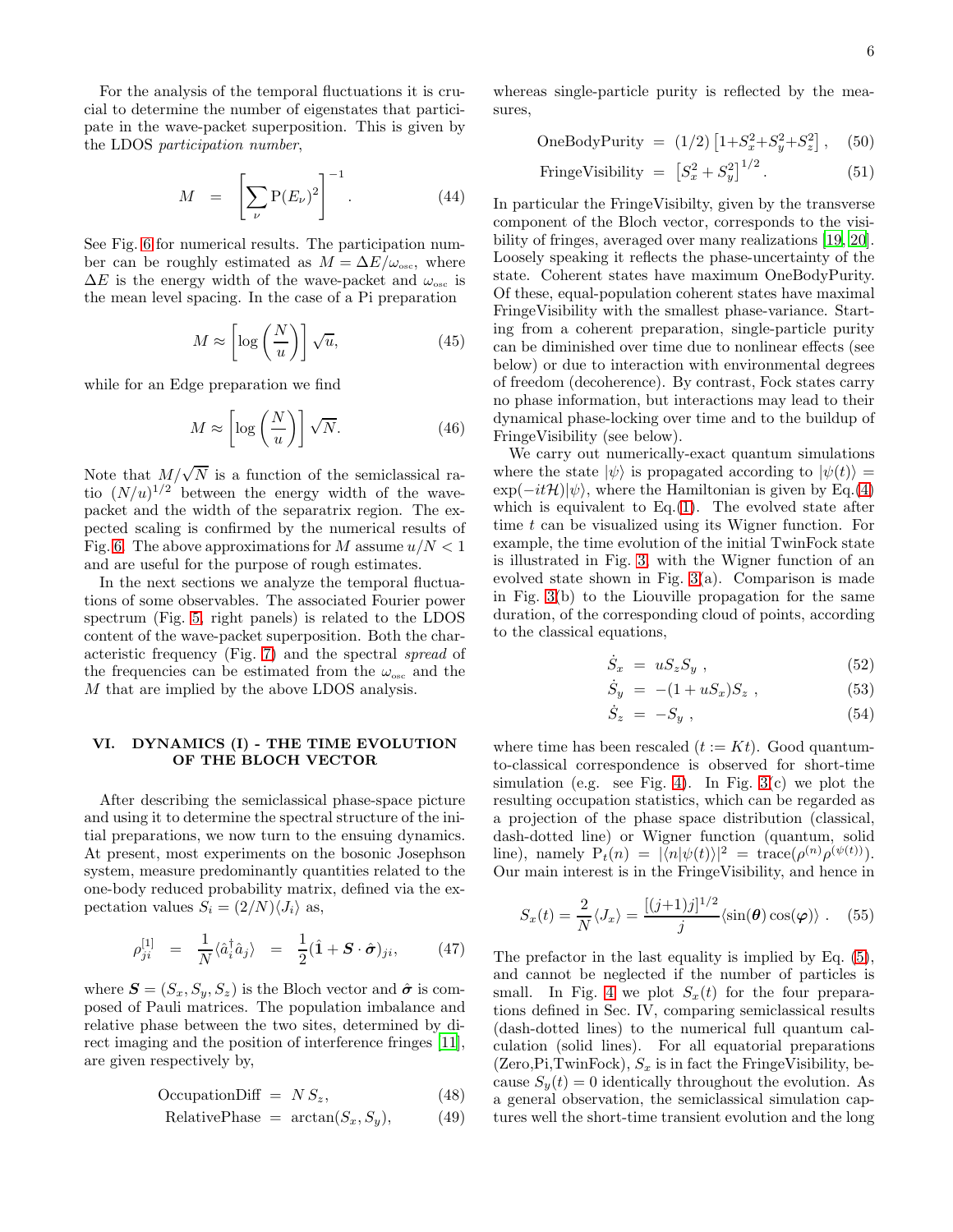time average  $\overline{S_x}$ . For example, for the initial Twin-Fock preparation (Fig. [4d](#page-15-1)), it reproduces the universal Josephson-regime FringeVisibility of ∼ 1/3, resulting from the dynamical smearing of the Wigner distribution function throughout the linear sea region of phase-space [\[24\]](#page-13-18).

In what follows we would like to determine the long time average  $\overline{S_x}$  and the power spectrum  $\tilde{C}(\omega)$  = FT[f(t)] of the temporal fluctuations  $f(t) = S_x(t) - \overline{S_x}$ . (FT denotes Fourier Transform). Characteristic powerspectra for the pertinent preparations are shown in the right panels of Fig. [5.](#page-16-0) We characterize the fluctuations by their typical frequency  $\omega_{\rm osc}$ , by their spectral support (discrete or continuous-like), and by their RMS value:

<span id="page-6-2"></span>
$$
RMS[S_x] = [\overline{f(t)^2}]^{1/2} = \left[ \int \tilde{C}(\omega) d\omega \right]^{1/2}, \qquad (56)
$$

The dependence of  $\omega_{\text{osc}}$ , and  $\overline{S_x}$ , and RMS $[S_x]$  on the dimensionless parameters  $(u, N)$  is illustrated in Figs. [7-](#page-17-1) [8.](#page-17-2) It should be realized that the observed frequency of the  $S_x(t)$  oscillations is in fact  $2\omega_{\rm osc}$  due to the mirror symmetry of the observable.

# VII. DYNAMICS (II) - FRINGE VISIBILITY IN THE JOSEPHSON REGIME

In the Fock regime, the FringeVisibility of an initial coherent  $\varphi$  preparation decays to zero: the initial Gaussian-like distribution located at  $(\theta = \pi/2, \varphi)$  is stretched along the equator, leading to increased relativephase uncertainty with fixed population-imbalance. This phase spreading process is known in the literature as 'phase diffusion' [\[14](#page-13-11)[–17](#page-13-13), [21](#page-13-16)]. By contrast, a TwinFock preparation is nearly an eigenstate of the BHH in this regime, and its zero FringeVisibility remains vanishingly small from the beginning.

In the *Josephson regime* the dynamics of the singleparticle coherence is more intricate. In this section we discuss the evolution of  $S(t)$  within the framework of the semiclassical approximation. As a first step, we disregard fluctuations and recurrences and address only the time-averaged dynamics. In particular, we determine the long-time average of the FringeVisibility, which for the TwinFock, Pi, and Zero preparations is given by  $S_x(t)$ , as noted after Eq. [\(55\)](#page-5-0).

Numerical results for the long-time average and for the RMS of the fluctuations as a function of  $u/N$  are presented in Fig. [8](#page-17-2) and further discussed below. The main observations regrading the dynamics in the Josephson regime are:

- The TwinFock preparation of fully-separated condensates develops phase-locking at  $\varphi \sim 0$ , with FringeVisibility  $\overline{S_x(t)} \approx 1/3$  [\[41\]](#page-13-31).
- Starting from a SCS preparation, phase-diffusion becomes phase sensitive. The Zero preparation is

phase-locked, while the coherence of the Pi preparation is partially lost [\[22,](#page-13-17) [24,](#page-13-18) [52\]](#page-13-40), exhibiting huge fluctuations.

• The Edge preparation exhibits distinct behavior, that neither resembles the Zero nor the Pi preparations, involving sign reversal of  $S_x(t)$ .

In the remaining part of this section we quantify these observations by finding the long-time average  $S_x(t)$  based on simple phase-space considerations. In the Josephson regime, the value of  $S_x(t)$  for a coherent preparation should be determined by the ratio between its  $\Delta n \approx \sqrt{N/2}$  width and the width of the separatrix region  $\Delta n \approx \sqrt{NK/U}$ , i.e.

<span id="page-6-3"></span>the semiclassical ratio = 
$$
(u/N)^{1/2}
$$
. (57)

This ratio determines the long-time phase-space distribution of the evolving semiclassical cloud: In the case of a TwinFock preparation this cloud fills the entire sea region; in the "Zero" case it is confined to an ellipse within the sea region; and in the "Pi" case it stretches along the separatrix and therefore resembles a micro-canonical distribution. The projected phase-distribution  $P(\varphi)$  is determined accordingly. Disregarding a global normalization factor we get

<span id="page-6-0"></span>
$$
P(\varphi) \approx \exp[-\varphi^2/(4u/N)] \qquad \text{[Zero]}, \qquad (58)
$$

$$
P(\varphi) \approx [(u/N) + \cos^2(\varphi/2)]^{-1/2}
$$
 [Pi], (59)

$$
P(\varphi) \approx \cos(\varphi/2) \qquad \qquad [\text{TwinFock}] \ . \ (60)
$$

A few words are in order regarding the derivation of the above expressions. The Zero case preparation is represented by the Gaussian of Eq.[\(35\)](#page-3-0) whose major axis is  $\Delta n \approx (N/2)^{1/2}$ . This Gaussian evolves along the contour lines of the Hamiltonian  $\mathcal{H}(n,\varphi) = Un^2 + (NK/2)\cos(\varphi)$ . After sufficiently long time the evolving distribution still has the same  $\Delta n$ , but because of the spreading its other major axis, as determined by the equation  $U\Delta n^2 = (NK/4)\Delta\varphi^2$ , becomes  $\Delta \varphi \approx (2U/K)^{1/2}$  leading to Eq.[\(58\)](#page-6-0). The Twin-Fock preparation is represented by Eq.[\(36\)](#page-3-2). After sufficiently long time the evolving distribution fills the whole sea  $\mathcal{H}(\theta, \varphi) < E_{\mathbf{x}}$ . The equation that describes this filled sea can be written as  $n < n_x(\varphi)$ , where

<span id="page-6-1"></span>
$$
n_{\rm x}(\varphi) = \sqrt{\frac{NK}{2U} \left(1 + \cos(\varphi)\right)} \ . \tag{61}
$$

The projection of area under  $n < n_x(\varphi)$  is simply  $P(\varphi) \propto n_{\rm x}(\varphi)$ , leading to Eq.[\(60\)](#page-6-0). The Pi case preparation is represented by the Gaussian that is located on the separatrix. After sufficiently long time the evolving distribution is stretched along  $n \sim n_x(\varphi)$ , and looks like  $\delta(\mathcal{H}(\theta,\varphi)-E_{x})$ . If we neglected the finite width of this distribution we would obtain  $P(\varphi) \propto 1/n_{\rm v}(\varphi)$ , which is divergent at  $\varphi \sim \pi$ . But if we take into account the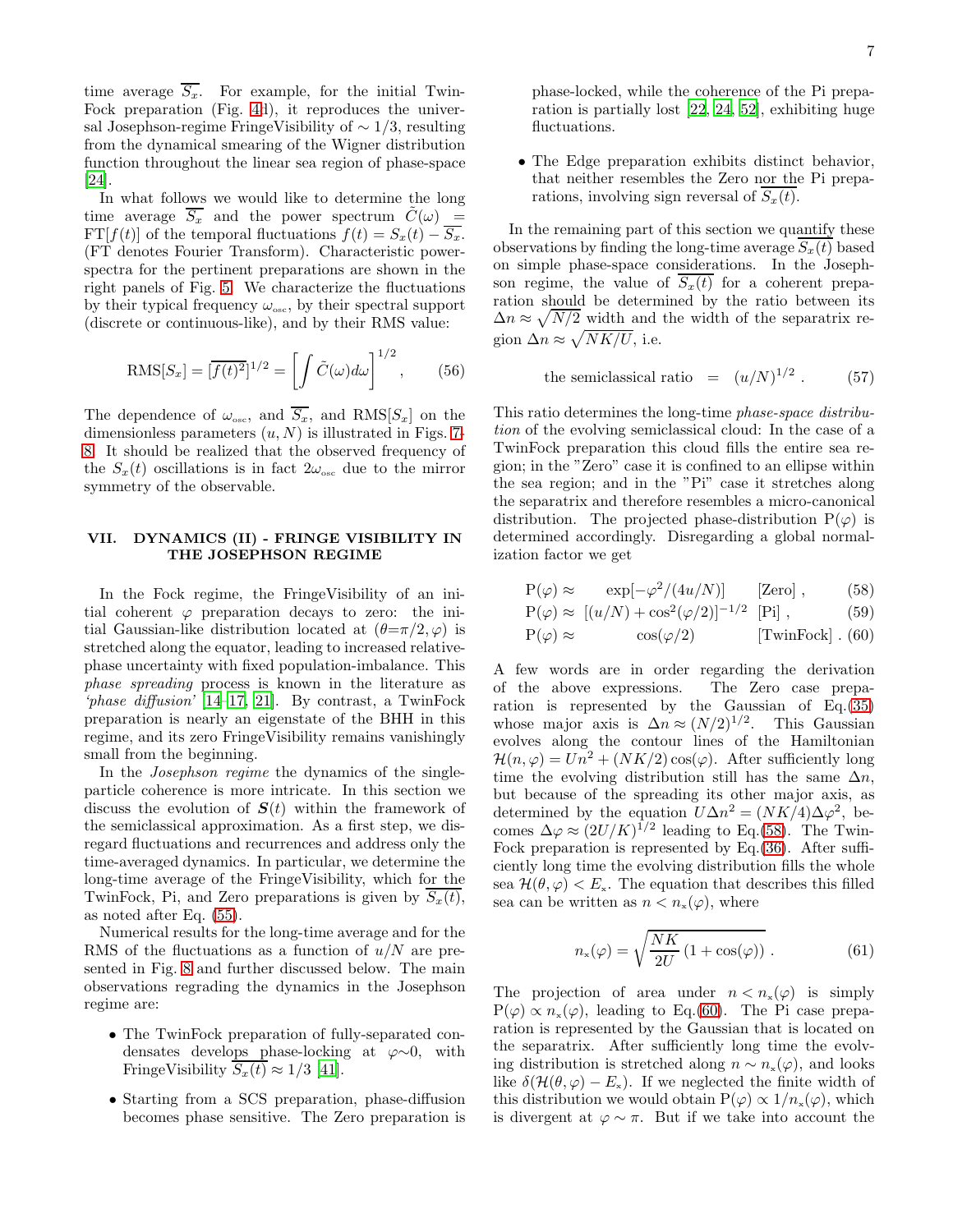$\Delta n \approx \sqrt{N/2}$  width of the preparation, which is effectively like adding  $(N/2)$  under the square root of Eq.[\(61\)](#page-6-1), then we get Eq.[\(59\)](#page-6-0).

As implied by the Wigner-Weyl picture one can get from  $P(\varphi)$  the long time average  $\overline{S_x}$  through the integral

$$
\overline{S_x} \approx \int \cos(\varphi) \, P(\varphi) d\varphi \; . \tag{62}
$$

The calculation is straightforward leading to

$$
\overline{S_x} \approx \exp[-(u/N)] \qquad \text{[Zero]}, \qquad (63)
$$

$$
\overline{S_x} \approx -1 - 4/\log\left[\frac{1}{32}(u/N)\right]
$$
 [Pi], \t(64)

$$
\overline{S_x} \approx 1/3
$$
 [TwinFock]. (65)

These expressions agree with the numerics of Fig. [8,](#page-17-2) and confirm the predicted scaling with  $u/N$ .

### VIII. DYNAMICS (III) - LONG TIME FLUCTUATIONS

To complete our phase-space characterization of the Bloch vector dynamics, we need to address the long-time fluctuations  $f(t)$  from the average value  $\overline{S_x}$ . As demon-strated in Fig. [4,](#page-15-1) the evaluation of  $\overline{S_x}$  could be done to excellent accuracy based on the semiclassical propagation of phase-space distributions according to purely classical equations of motion. This corresponds to the truncated Wigner approach of quantum optics [\[28,](#page-13-23) [31](#page-13-24), [34,](#page-13-25) [36](#page-13-26)], retaining only the leading Liouville term in the equation of motion for the Wigner distribution. Obviously one can not guarantee that the remaining Moyal-bracket terms, which are initially  $\mathcal{O}(1/N)$ , will remain small throughout the evolution. This is the source of the fluctuations observed in Fig. [4.](#page-15-1) While their characterization goes beyond the lowest-order truncated Wigner semiclassics, we still can estimate them based on the phase-space LDOS expansion, as described below.

The two-site BHH has essentially one degree of freedom since both the energy and the number of the bosons is conserved. Therefore, away from the separatrix, level spacing is determined by the classical frequency  $\omega(E)$ with small h dependent corrections. This should be contrasted with higher dimensions  $d > 1$ , for which the level spacing  $\propto h^{d-1}$  is highly non-classical. For  $d = 1$ , the only region where  $h$  determines the level spacing  $\propto |\log(h)|^{-1}$  is in the vicinity of the separatrix as implied by Eq.  $(30)$ .

The Heisenberg time is defined as the inverse of the mean spacing of the participating levels. For a  $d = 1$  system and away from the separatrix, the Heisenberg time is merely the period of classical oscillations. Thus in the case of a Zero preparation we have  $\omega_{\rm osc} = \omega_J$  (the observed frequency is doubled due to Mirror symmetry). Close to the separatrix,  $\omega_{\text{osc}}$  becomes h dependent as in Eqs.[\(42-](#page-4-2)[43\)](#page-4-3). This prediction is confirmed by the numerics (see Fig. [7\)](#page-17-1), including the non-symmetry related factor 2 that distinguishes the Edge from the Pi preparation.

Assume the system is prepared in some state  $\psi$ , e.g. a Gaussian-like SCS. We define  $M$  as in Eq. [\(44\)](#page-5-1), implying that  $\psi$  is roughly a superposition of M energy states. If the energy levels are equally spaced the motion is strictly periodic. Otherwise it is quasi-periodic. Our aim is to trace the non-classical behavior in the RMS of the temporal fluctuations of an observable  $A$ , say of the FringeVisibility as defined in Eq. [\(56\)](#page-6-2).

Before proceeding, it should be made clear that the RMS of the fluctuations of any observable A in a *classi*cal simulation (i.e. classical propagation of a single trajectory) is non-zero and characterized by its power spectrum  $\tilde{C}_{\text{cl}}(\omega)$ . However, the RMS of the fluctuations in the semiclassical evolution (i.e. classical, leading-order propagation of a cloud of trajectories emulating the Wigner function) goes to zero due to the ergodic-like spreading of the wave-packet. In contrast, the RMS of the fluctuations in the quantum evolution (corresponding to the full propagation to all orders, of the Wigner distribution) depends on M. This dependence on M can be figured out by expanding the expectation value in the energy basis

$$
\langle A \rangle_t = \sum_{\nu,\mu} \psi_\nu^* \psi_\mu A_{\nu\mu} e^{i(E_\nu - E_\mu)t},\tag{66}
$$

where  $\psi_{\nu} = \langle E_{\nu} | \psi \rangle$ . The time average of this expectation value is  $\langle A \rangle_t = \sum_{\nu} p_{\nu} A_{\nu,\nu}$  where  $p_{\nu} = P(E_{\nu})$  of Eq. [\(38\)](#page-4-1). This average has a well-defined h-independent classical limit. But if we first square, and then take the time average we get

<span id="page-7-0"></span>
$$
\overline{\langle A \rangle_t^2} = \sum_{\nu,\mu} p_{\nu} p_{\mu} |A_{\nu,\mu}|^2 \ . \tag{67}
$$

The matrix elements can be evaluated semiclassically using the well know relation  $|A_{\nu,\mu}|^2 = \tilde{C}_{\text{cl}}(E_{\nu} - E_{\mu})/(2\pi\varrho),$ where  $\rho$  is the mean level spacing (see Eq.(6) of Ref.[\[51](#page-13-41)] and references therein). For presentation purpose it is convenient to visualize  $\tilde{C}_{\text{cl}}(\omega)$  as having a rectangularlike lineshape of width  $\omega_{\rm cl}$ , such that its total area is  $C(0) \times \omega_c$ . It is also convenient to define the dimensionless bandwidth b as the spectral width of  $\tilde{C}_{cl}(\omega)$  divided by the mean level spacing, namely  $b = \rho \omega_c$ .

Using the semiclassical estimate for the matrix elements, we consider the outcome of  $Eq.(67)$  $Eq.(67)$ , in two limiting cases. If the energy spread of the wave-packet is smaller than the spectral bandwidth, we can factor out  $\tilde{C}_{\text{cl}}(0)/(2\pi\rho)$ , and carry out the summation  $\sum p_{\nu}p_{\mu}=1$ , leading to

RMS 
$$
[\langle A \rangle_t] = \left[\frac{1}{b} \int \tilde{C}_{\text{el}}(\omega) d\omega\right]^{1/2}
$$
. (68)

For integrable one-dimensional systems  $b \sim 1$  reflects that only nearby levels are coupled. A semiclassically large bandwidth  $b \propto \hbar^{1-d}$  is typical for chaotic systems, which is not the case under consideration. Therefore we turn to the other possibility, in which the energy spread of the wave-packet is large compared with the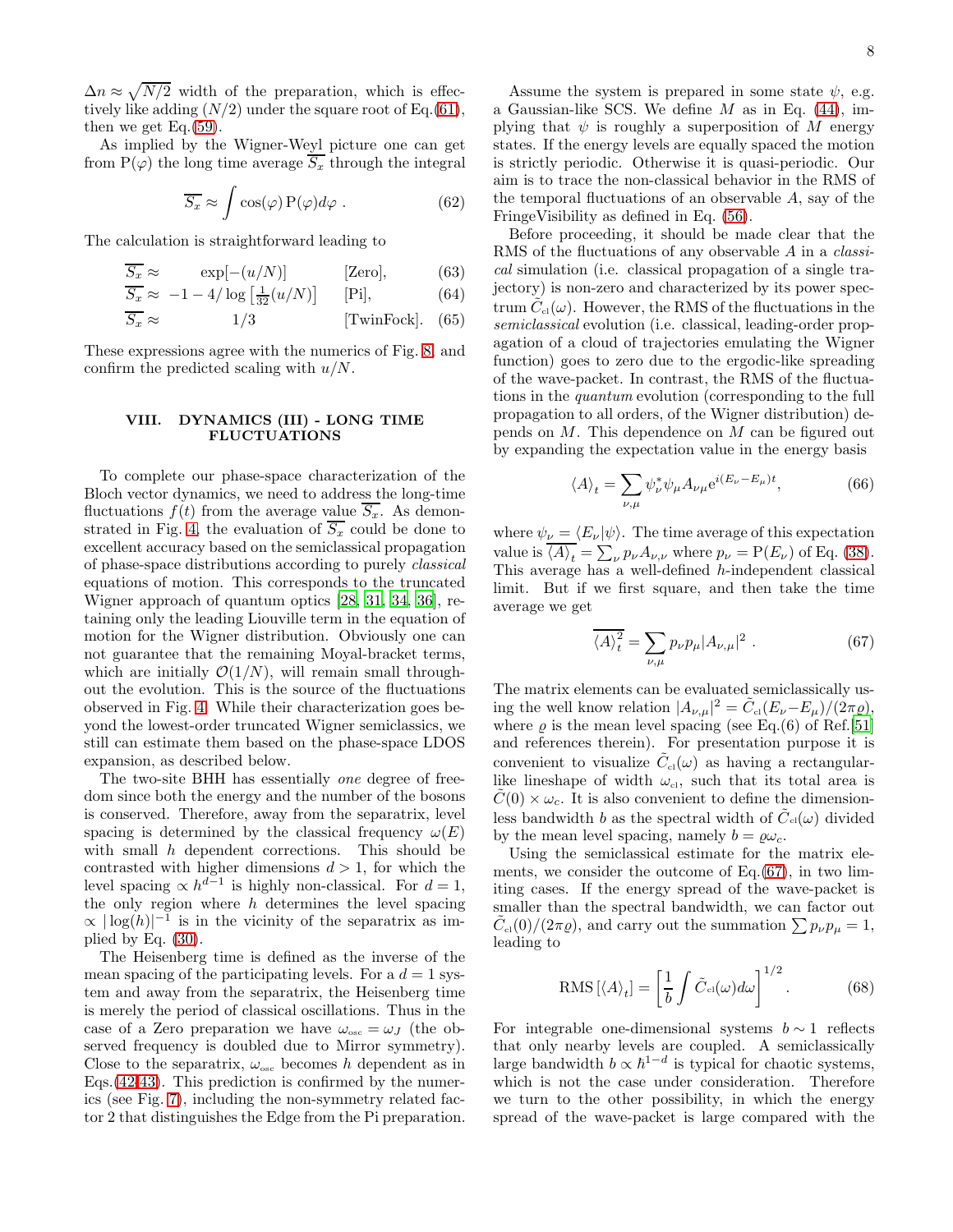spectral bandwidth. In such case we can make in Eq.[\(67\)](#page-7-0) the replacement  $p_{\nu} \mapsto 1/M$ , and consequently the sum  $\sum |A_{\nu,\mu}|^2$  equals M times the area of  $\tilde{C}_{\text{cl}}(\omega)$ , leading to

<span id="page-8-0"></span>
$$
\text{RMS} \left[ \langle A \rangle_t \right] = \left[ \frac{1}{M} \int \tilde{C}_{\text{el}}(\omega) d\omega \right]^{1/2}.
$$
 (69)

This is the same as the *classical* result but suppressed by Fins is the same as the classical result but suppressed by factor  $1/\sqrt{M}$ . Note again that the *semiclassical* result is always zero, and corresponds formally to  $M = \infty$ .

Consider now the RMS of  $S<sub>x</sub>(t)$ . For TwinFock prepa-ration it follows from Eq.[\(41\)](#page-4-4) that  $M \propto N$  and hence Eq.[\(69\)](#page-8-0) implies  $1/N^{1/2}$  suppression of the RMS. For coherent preparations  $\tilde{C}_{c}(\omega)$  becomes N dependent too, and consequently from the discussion after Eq. [\(46\)](#page-5-2) it follows that the RMS is a function of the semiclassical ra-tio Eq. [\(57\)](#page-6-3), and multiplied by  $1/N^{1/4}$  suppression factor that spoils the semi-classical scaling. This is confirmed by the numerics (Fig. [8\)](#page-17-2). If the dynamics is very close to the separatrix the classical fluctuations are  $\mathcal{O}(1)$  and therefore the quantum result is  $\text{RMS} [S_x(t)] \approx 1/\sqrt{M}$ . The implication for the on-separatrix coherent preparations, Pi versus Edge, is striking: Substitution of Eqs.[\(45](#page-5-3)[-46\)](#page-5-2) into Eq.[\(69\)](#page-8-0) leads to

<span id="page-8-1"></span>
$$
RMS[S_x(t)] \sim \begin{cases} N^{-1/4} & \text{for Edge} \\ (\log(N))^{-1/2} & \text{for Pi} \end{cases} (70)
$$

Thus, convergence to classicality is far more rapid for the Edge-preparation than it is for the Pi-preparation, even though both lie on the separatrix. With the Pi preparation, even if N is very large (small " $h$ "), quantum fluctuations still remain pronounced. In fact, from Eq. [\(45\)](#page-5-3) it follows that the fluctuations in the Pi case are mainly sensitive to the strength u of the interaction.

Finally, we mention that the analysis of fluctuations above is somewhat related to the discussion of thermalization in Ref.[\[53\]](#page-13-42), and we would like to further connect it with the observation of collapses and quantum revivals as discussed e.g. in Ref.[\[54\]](#page-13-43). Relating to the LDOS, as defined in Section V, we note that the collapse time is the semiclassical time which is determined by the the width of the classical envelope, while the revival time is related to the spacing between the spectral lines. The latter can be calculated using the formula

$$
t_{\text{revival}} = 2\pi \left[ dE_{\nu}/d\nu \right]^{-1} \tag{71}
$$

with the WKB estimate for  $E_{\nu}$  in Section III, leading in the separtatrix region to  $\sim 2\pi/\omega_{\rm x}$ .

### IX. CONCLUSIONS

To conclude, we have applied a semiclassical phasespace picture to the analysis of the one-particle coherence loss and buildup in the bosonic Josephson junction, described by the two-site BHH. The simplicity of the classical phase space of the dimer allows for its semi-analytic

WKB quantization. Thus, closed semiclassical results are obtained for the local density of states of the various initial preparations, providing useful insights for the associated quantum evolution.

Within the framework of mean-field theory (MFT), the dynamics is obtained by evolving a single point in phase space, using the Gross-Pitaevskii (GP) equation, which in this context is better known as the discrete nonlinear Schrödinger (DNLS) equation. By contrast, the truncated Wigner phase-space method evolves an ensemble of points according to the DNLS equation, and thereby takes into account the non-linear squeezing or stretching of the distribution.

In the semiclassical treatment the quantum state in any moment is regarded as a "mixture" of wavefunctions  $\psi_i$  rather than a single  $\psi_i$ . It is worth noting that the stationary solutions of the DNLS equation are simply the fixed points of the Hamiltonian flow. The small oscillations obtained by linearization around these fixed points are the so-called Bogoliubov excitations. The typical oscillation frequency of the Bloch vector generally approaches the classical frequency as  $N$  is increased keeping  $u$  fixed. However, in the vicinity of the separatrix convergence to the (vanishing) classical frequency is logarithmically slow, as found via WKB quantization.

Based on the ratio between the width of the semiclassical distribution for SCS and the width of the separatrix phase-space region, we find that the long-time FringeVisibility of an initially coherent state in the Josephson interaction regime, has a  $u/N$  dependent value (Fig. [7\)](#page-17-1). The functional dependence on  $u/N$  varies according to the preparation. In particular, whereas a Zero relative-phase preparation remains roughly Gaussian (i.e. phase-locked) throughout its motion, thereby justifying the use of MFT for the description of Josephson oscillations around it, a Pi relative-phase SCS squeezes rapidly and its relativephase information is lost [\[22,](#page-13-17) [24](#page-13-18)]. In contrast, starting from fully separated modes, the phase distribution in the Josephson regime assumes a non-uniform profile, peaked at  $\varphi = 0$ , yielding a universal FringeVisibility value of 1/3 [\[41](#page-13-31)].

Focusing on two types of coherent preparations in the vicinity of the separatrix we find significant differences in their  $M$  dependence on  $(u; N)$ . The Pi SCS preparation (with vanishing population imbalance and a  $\pi$  relative-phase) exhibits u dependent fluctuations, whereas the Edge SCS (having a comparable population imbalance but located elsewhere along the separatrix) exhibits N dependent fluctuations. Only in the latter case is the classical limit approached easily by taking large N at fixed u.

Acknowledgments: We thank Issac Israel for preparing a convenient code for the classical simulations during his visit in BGU. DC and TK acknowledge support from the USA-Israel Binational Science Foundation (Grant No.2006021). AV acknowledges support from the Israel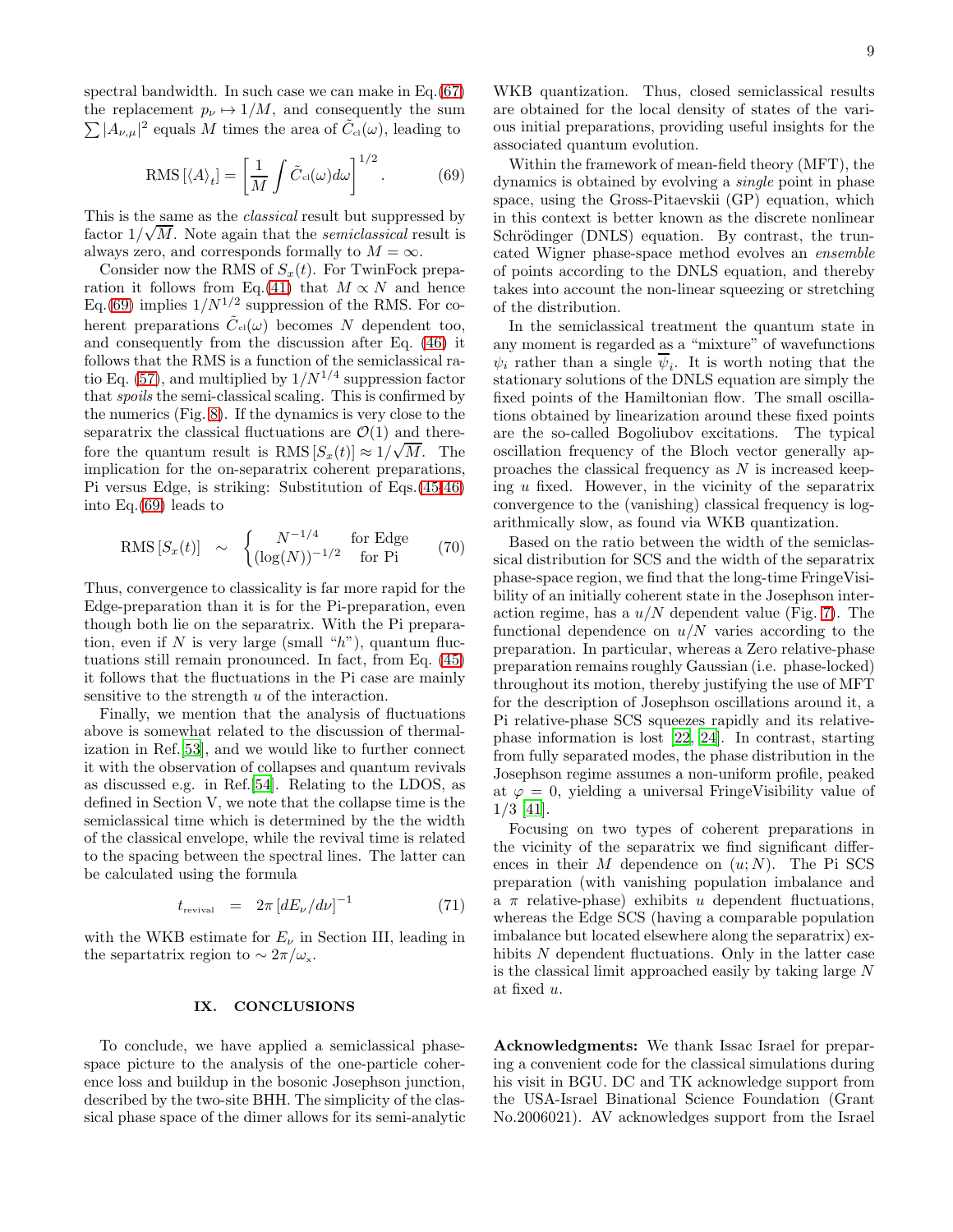Science Foundation (Grant 582/07), the USA-Israel Binational Science Foundation (Grant No.2008141), and the National Science Foundation through a grant for the Institute for Theoretical Atomic, Molecular, and Optical Physics at Harvard University and the Smithsonian Astrophysical observatory. KSM, MH, and TK acknowledge support of the DFG within the Forschergruppe 760.

#### Appendix A: An  $L$  site system with  $N$  bosons

A bosonic L site system has formally the same Hilbert space as that of L coupled (harmonic) oscillators, with an additional constant of motion N that counts the total number of quanta (rather than the total energy). The creation operator  $\hat{a}_i^{\dagger}$  corresponds to a raising operator and the occupation of the *i*<sup>th</sup> site  $n_i = \hat{a}_i^{\dagger} \hat{a}_i$ corresponds to the number of quanta stored in the ith mode. The one-particle states of an L site system form an L dimensional Hilbert space. The set of unitary transformations (i.e. generalized rotations) within this space is the  $SU(L)$  group. For N particles in L sites, the dimensionality of the Hilbert space is  $\dim(N) = (N+1)!/[(L-1)!(N-L+2)!]$ . For example for  $L = 2$  we have  $\dim(N) = N+1$  basis states  $|n_1, n_2\rangle$ with  $n_1 + n_2 = N$ . We can rotate the entire system using  $\dim(N)$  matrices. Thus we obtain a  $\dim(N)$  representation of the  $SU(L)$  group. By definition these rotations can be expressed as a linear combination of the  $SU(L)$ generators  $J_{\mu}$ , and they all commute with the conserved particle number operator  $\tilde{N}$ . The many-body Hamiltonian H may contain "nonlinear" terms such as  $J^2_\mu$  that correspond to interactions between the particles. Accordingly, for an interacting system,  $\mathcal{H}$  is not merely a rotation. However,  $\mathcal H$  still commutes with  $\hat N$ , maintaining the fixed-number  $\dim(N)$  subspace.

In the semiclassical framework the dynamics in phase space is generated by the Hamilton equations of motion for the action-angle variables  $\dot{n}_i$  and  $\dot{\varphi}_i$ . These are the "polar coordinates" that describe each of the oscillators. It is common to define the complex coordinates

$$
\Psi_i \equiv \sqrt{n_i} \,\mathrm{e}^{i\boldsymbol{\varphi}_i} \tag{A1}
$$

(representing a single point in phase space). This is the classical version of the destruction operator  $\hat{a}_i$ . The equation for  $\Psi_i$  is the discrete nonlinear Schrödinger (DNLS) equation:

$$
i\frac{d\Psi_i}{dt} = \left(\epsilon_i + U|\Psi_i|^2\right)\Psi_i - \frac{K}{2}\left(\Psi_{i+1} + \Psi_{i-1}\right),\text{(A2)}
$$

which is the space-discretized version of

$$
i\frac{d\Psi(x)}{dt} = \left[V(x) + g_s|\Psi(x)|^2 - \frac{1}{2m}\nabla^2\right]\Psi(x) \quad \text{(A3)}
$$

This looks like the Gross-Pitaevskii (GP) equation, but strictly speaking it is not the GP equation. The GP equation is the outcome of a mean-field theory (MFT): it is

not an equation for  $\Psi_i$ , but an approximated equation for the mean-field  $\Psi_i$ . We further clarify this point in the next paragraph.

Within the framework of the semiclassical treatment the quantum state is described as a distribution of points in phase space. This approach goes beyond the conventional MFT approximation: MFT essentially assumes that the state of the system remains coherent throughout its evolution. Such a state corresponds to a Gaussian-like distribution is phase space ("minimal wave-packet") and accordingly it is fully characterized by "center of mass" coordinates  $(\overline{\varphi}_i, \overline{n}_i)$  that are defined through the mean field

$$
\overline{\Psi}_i = \text{Mean Field} \equiv \langle \Psi_i \rangle \tag{A4}
$$

(representing the center of a wave-packet). To the extent that the MFT assumption can be trusted, the equation of motion for  $\Psi_i$  is the DNLS / GP. Indeed, if  $u = 0$ there is no nonlinear spreading and the MFT description becomes exact. The approximation holds well in the weak-interaction Rabi regime and for some regions of phase-space (e.g. around the ground state) in the strong-interaction Josephson regime, but in the nonlinear regions of phase-space MFT becomes too crude to provide an accurate description of the dynamics.

#### Appendix B: The structure of phase space

The energy contours in a representative case are displayed in Fig. [1.](#page-14-0) Considering a section along the big circle  $\varphi = 0, \pi$ , it is convenient to take  $-\pi < \theta < +\pi$ instead of  $0 < \theta < \pi$ . Along this section the energy is  $E(\theta) = (NK/2) f(\theta)$  where

$$
f(\theta) \equiv \frac{1}{2}u(\cos\theta)^2 - \varepsilon\cos\theta - \sin\theta \qquad (B1)
$$

$$
f'(\theta) = -\frac{1}{2}u\sin(2\theta) + \varepsilon\sin\theta - \cos\theta, \quad \text{(B2)}
$$

$$
f''(\theta) = -u\cos(2\theta) + \varepsilon\cos\theta + \sin\theta.
$$
 (B3)

All extremal points of the Hamiltonian are located along this section and are determined by the equation  $f'(\theta) = 0$ . The number of solutions depends on u and on the bias  $\varepsilon$ .

For  $u < 1$ , there are two fixed points: a minimum at  $\theta_$ at the bottom of the sea and a maximum at the opposite point  $\theta_+$ . For  $\varepsilon = 0$  the two fixed points are:

$$
\theta_- = \pi/2 \qquad [\varphi=0 \text{ point}], \qquad (B4)
$$

$$
\theta_{+} = -\pi/2 \qquad [\varphi = \pi \text{ point}], \qquad (B5)
$$

with corresponding energies  $E_{\pm} = \pm (N/2)K$ .

For  $u > 1$ , provided  $|\varepsilon| < \varepsilon_c$ , the upper fixed point bifurcates into a saddle point  $\theta_x$  and two stable maxima  $\theta_1$  and  $\theta_2$ . The value of the critical bias  $\varepsilon_c$  is derived in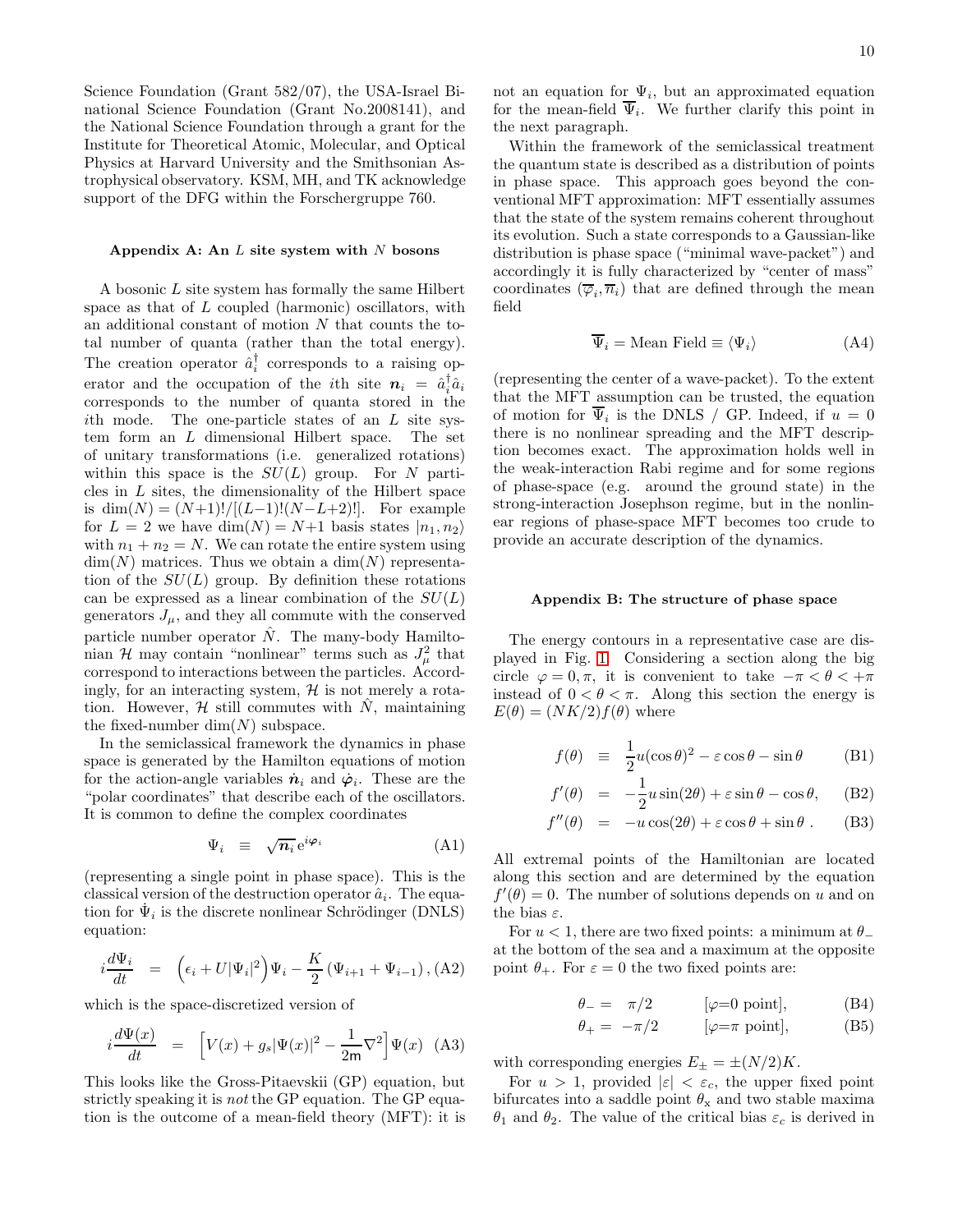the next paragraph. For  $\varepsilon = 0$  the four fixed points are:

$$
\theta_- = -\pi/2, \tag{B6}
$$

$$
\theta_{\rm x} = -\pi/2, \tag{B7}
$$

$$
\theta_{1,2} = -\arcsin(1/u),\tag{B8}
$$

with corresponding energies  $E_-, E_x$ , and  $E_+$  that are given by Eqs.[\(10-12\)](#page-1-4). We can also determine the borders of the separatrix by solving the equation  $f(\theta_{1',2'}) = f(\theta_{\rm x})$ . Thus we get the following expressions for the outer borders of the islands

$$
\theta_{1',2'} = \arcsin(1 - (2/u)). \tag{B9}
$$

The value of the critical bias Eq. [\(9\)](#page-1-5) is obtained by solving the equation  $f'(\theta) = 0$  together with  $f''(\theta) = 0$ . An equivalent set of questions is

$$
\sin(\theta)f''(\theta) - \cos(\theta)f'(\theta) = 1 + u\sin^3(\theta) = 0, \text{ (B10)}
$$

$$
\cos(\theta)f''(\theta) + \sin(\theta)f'(\theta) = \varepsilon - u\cos^3\theta = 0. \text{ (B11)}
$$

leading to the solution

$$
\theta_{\mathbf{x}} = -\arcsin((1/u)^{1/3}) \tag{B12}
$$

$$
\varepsilon_c = \left( u^{2/3} - 1 \right)^{3/2} \tag{B13}
$$

For  $\varepsilon_c = \varepsilon$ , one island has zero area while the other has a critical area  $A_c$ . For completeness we derive an estimate for  $A_c$ , that we have used in [\[25](#page-13-19)]. The island is defined by the equation  $f(\theta, \varphi) = \text{const.}$ , where

$$
f(\theta, \varphi) = \frac{1}{2}u(\cos \theta)^2 - \varepsilon \cos \theta - \sin \theta \cos \varphi. \quad (B14)
$$

The critical island is defined by the equation  $f(\theta, \varphi) = f_c$ where according to the previous paragraph

$$
f_c \equiv f(\theta_x; \varepsilon_c) = -\frac{1}{2}u + \frac{3}{2}u^{1/3}.
$$
 (B15)

The outer turning point  $\theta_{1'}$  is identified as the second root of the equation  $f(\theta) = f_c$ . Defining  $s \equiv \cos \theta$  the equation takes the form

$$
\frac{u^2}{4}s^4 - [\varepsilon_c u]s^3 + [1 - f_c u + \varepsilon_c^2]s^2 + [2\varepsilon_c f_c]s + [f_c^2 - 1] = 0.
$$

One root with double degeneracy is obviously

$$
s_{x} = \cos(\theta_{x}) = (1 - u^{-2/3})^{1/2}.
$$
 (B16)

Then we can get the third root by solving a quadratic equation, leading to

$$
s_{1'} = 4s_{\rm x}^3 - 3s_{\rm x}.\tag{B17}
$$

The area of the critical island can be found numerically, and a very good approximation is  $s_x^3$ , namely

$$
A_c \approx 4\pi (1 - u^{-2/3})^{3/2}.
$$
 (B18)

#### Appendix C: The Wigner function of a spin

The Stratonovich-Wigner-Weyl correspondence (SWWC) associates with any Hermitian operator of a spin<sup>(j)</sup>, a real sphere<sup>(2j)</sup> function  $A_w(\Omega)$ . Both spaces have the same dimension  $(2j+1)^2$ , and the association is one-to-one. This appendix provides the reasoning and the practical formulas following [\[43,](#page-13-29) [44\]](#page-13-30).

The inner product of two operators is defined as trace $[\hat{A}^{\dagger} \hat{B}]$ . An orthonormal-like set of projector-like operators, that are knows and the Stratonovich-Weyl operators, can be defined, such that

$$
\int \frac{d\Omega}{h} \hat{P}^{\Omega} = \hat{\mathbf{1}}, \tag{C1}
$$

$$
\text{trace}\left[\hat{P}^{\Omega}\hat{P}^{\Omega}\right] = \delta_j(\Omega - \Omega') \tag{C2}
$$

where  $\Omega = (\theta, \varphi)$ , and the "delta" function is

$$
\delta_j(\Omega - \Omega') = \sum_{\ell=0}^{2j} \sum_{m=-\ell}^{\ell} Y^{\ell m}(\Omega) Y^{\ell m*}(\Omega') \qquad (C3)
$$

Accordingly any operator  $\hat{A}$  can be represented by the phase-space function

$$
A_{\rm w}(\Omega) = \text{trace}[\hat{P}^{\Omega} \hat{\rho}]. \qquad (C4)
$$

From the above definition it follows that the inner product of two Hermitian operators is given by a phase-space integral over the product of the corresponding Wigner functions as in Eq.[\(32\)](#page-3-4).

The actual construction of the  $\hat{P}^{\Omega}$  is not a simple task. One procedure is to start with the non-orthonormal set of coherent state projectors  $|\Omega\rangle\langle\Omega|$  and to perform an "orthogonalization", very similar to that employed in condense matter physics for the purpose of defining a Wannier basis. The final result is conveniently expressed as

$$
\hat{P}^{\Omega} = \sqrt{\frac{4\pi}{2j+1}} \sum_{l=0}^{2j} \sum_{m=-l}^{l} Y^{lm}(\Omega) \hat{T}^{lm}, \qquad \text{(C5)}
$$

which is an orthogonal transformation over the non-Hermitian mulitpole operators  $\hat{T}^{lm}$  defined as

$$
\hat{T}^{lm} = \sum_{m',m''} (-1)^{j-m'} \sqrt{2l+1} \begin{pmatrix} j & l & j \\ -m' & m & m'' \end{pmatrix} |m'\rangle \langle m''|
$$

We use here the Wigner  $3j$  symbols. Consequently we can represent any operator  $\tilde{A}$  either by  $A_{lm} = \text{trace}[(\hat{T}^{lm})^{\dagger}\hat{A}]$  or by  $A_{\text{w}}(\Omega) = \text{trace}[\hat{P}^{\Omega}\hat{A}].$  In particular it follows that  $\rho = |\psi\rangle\langle\psi|$  is represented by

$$
\rho_{\mathbf{w}}(\Omega) = \sum_{l,m} C_{lm} Y^{lm}(\Omega),\tag{C6}
$$

where

$$
C_{lm} = \sum_{m',m''} (-1)^{j-m'} \sqrt{4\pi \frac{2l+1}{2j+1}} \left( \begin{array}{cc} j & l & j \\ -m' & m & m'' \end{array} \right) \psi_{m'}^* \psi_{m''}.
$$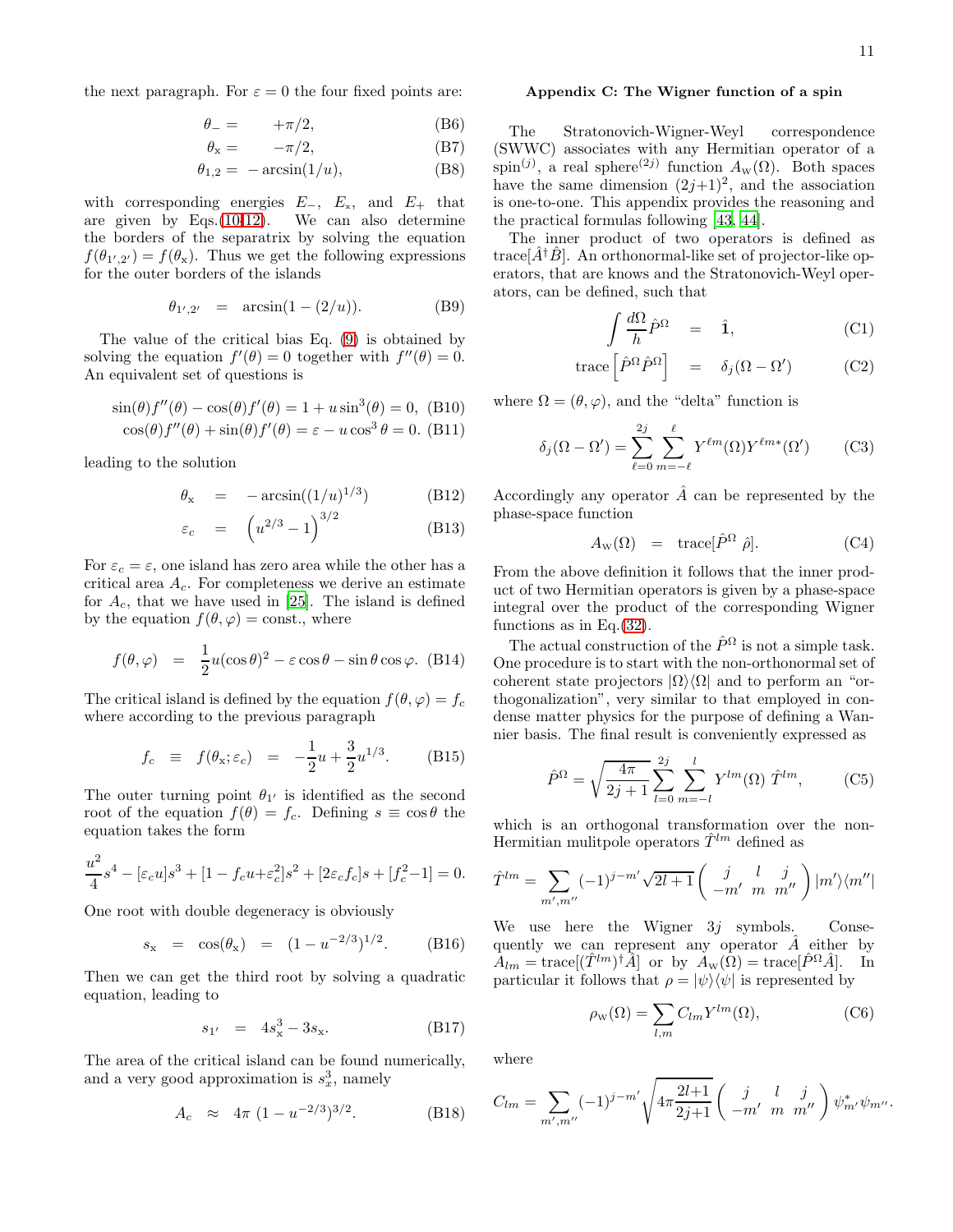For the coherent state  $\rho = |j, j\rangle \langle j, j|$  the only term in the sum is  $m' = m'' = j$ , and therefore all the  $C_{lm}$  are zero except  $m = 0$ . Consequently, the Wigner function is

This function resembles a minimal Gaussian as one can see from the example in Fig. [2.](#page-14-1)

$$
\rho_{\rm w}(\Omega) = \sum_{l=0}^{2j} (2j)! \sqrt{\frac{4\pi (2l+1)/(2j+1)}{(2j+l+1)!(2j-l)!}} \; Y^{l,0}(\Omega).
$$

#### <span id="page-11-0"></span>Appendix D: LDOS semiclassical calculation

Using the definition Eq. [\(38\)](#page-4-1) we can calculate the LDOS in the semiclassical approximation using Eq. [\(37\)](#page-4-0). The integral that should be calculated in the case of Zero ( $\varphi = 0$ ) and Pi ( $\varphi_x = \pi$ ) preparations is

$$
P(E) = \omega(E) \int \int \frac{d\varphi dn}{2\pi} \delta \left( Un^2 - \frac{NK}{2} \cos(\varphi) - E \right) \frac{1}{ab} \exp \left[ -\frac{(\varphi - \varphi_{-,x})^2}{2a^2} - \frac{n^2}{2b^2} \right],
$$
 (D1)

with  $E = E_{\nu}$ . Most of the contribution comes from the vicinity of the fixed point, so we can use a quadratic approximation:

$$
P(E) = \omega(E) \int \int \frac{d\varphi d\eta}{2\pi} \delta \left( U n^2 \pm \frac{1}{4} N K \varphi^2 - (E - E_{-\alpha}) \right) \frac{1}{ab} \exp \left[ -\frac{\varphi^2}{2a^2} - \frac{n^2}{2b^2} \right],
$$
 (D2)

Below we derive the following results for the Zero and Pi preparations:

$$
P(E) = 2 \exp\left[-\left(\frac{1}{NU} + \frac{4}{K}\right)(E - E_{-})\right] I_0 \left[\left(\frac{4}{K} - \frac{1}{NU}\right)(E - E_{-})\right],
$$
\n(D3)

$$
P(E) = \frac{1}{\pi} \left( \frac{\omega(E_x)}{\omega_J} \right) \exp \left[ \left( \frac{4}{K} - \frac{1}{NU} \right) (E - E_x) \right] \mathbf{K}_0 \left[ \left( \frac{4}{K} + \frac{1}{NU} \right) |E - E_x| \right]. \tag{D4}
$$

In order to simplify notations we define bellow  $\epsilon$  as the difference  $E-E_-\,$  or  $E-E_x$ .

In order to estimate the integral in the Zero case we change to polar coordinates r and  $-\pi < t < \pi$ :

$$
\varphi = [4\epsilon / NK]^{1/2} r \cos(t), \tag{D5}
$$

$$
n = [\epsilon/U]^{1/2} r \sin(t), \tag{D6}
$$

leading to

$$
P(E) = \omega_0 \int \int \frac{r dr dt}{2\pi} \frac{2}{\omega_0} \delta(r^2 - 1) \frac{1}{ab} \exp\left[ -(4\epsilon/NK) \frac{(\cos(t))^2}{2a^2} r^2 - (\epsilon/U) \frac{(\sin(t))^2}{2b^2} r^2 \right] \tag{D7}
$$

$$
= \frac{1}{2\pi} \int_{-\pi}^{+\pi} dt \frac{1}{ab} \exp\left[ -(4\epsilon/NK) \frac{(\cos(t))^2}{2a^2} - (\epsilon/U) \frac{(\sin(t))^2}{2b^2} \right]
$$
(D8)

$$
= \frac{1}{\pi} \int_{-\pi}^{+\pi} dt \exp\left[-\left(\frac{2\epsilon}{K} + \frac{\epsilon}{2NU}\right) - \left(\frac{2\epsilon}{K} - \frac{\epsilon}{2NU}\right)\cos(2t)\right]
$$
(D9)

$$
= \exp\left[-\left(\frac{2}{K} + \frac{1}{2NU}\right)\epsilon\right] 2\mathbf{I}_0 \left[\left(\frac{2}{K} - \frac{1}{2NU}\right)\epsilon\right]
$$
 (D10)

It is important to realize that the semiclassical evaluation in the Zero case is valid only if the contour lines of the Gaussian intersect the contour lines of the eigenstates transversely. Else, the Airy structure of the eigenstates should be taken into account, or perturbation theory rather than semiclassics should be used. The asymptotic behavior of the Bessel function is  $I_0(x) \approx \exp(x)/\sqrt{2\pi x}$  and hence  $P(E) \sim \exp[-\epsilon/(NU)]$ . One observes that the tails of the LDOS reflect the relatively slow decay of the Gaussian tails in the n direction.

In order to estimate the integral in the Pi case we change to the coordinates r and  $-\infty < t < \infty$ :

$$
\varphi = [4\epsilon/NK]^{1/2} r \sinh(t) \qquad \text{or } \cosh(t) \text{ for } \epsilon < 0,
$$
 (D11)

$$
n = \left[ \epsilon / U \right]^{1/2} r \cosh(t) \qquad \text{or } \sinh(t) \text{ for } \epsilon < 0,\tag{D12}
$$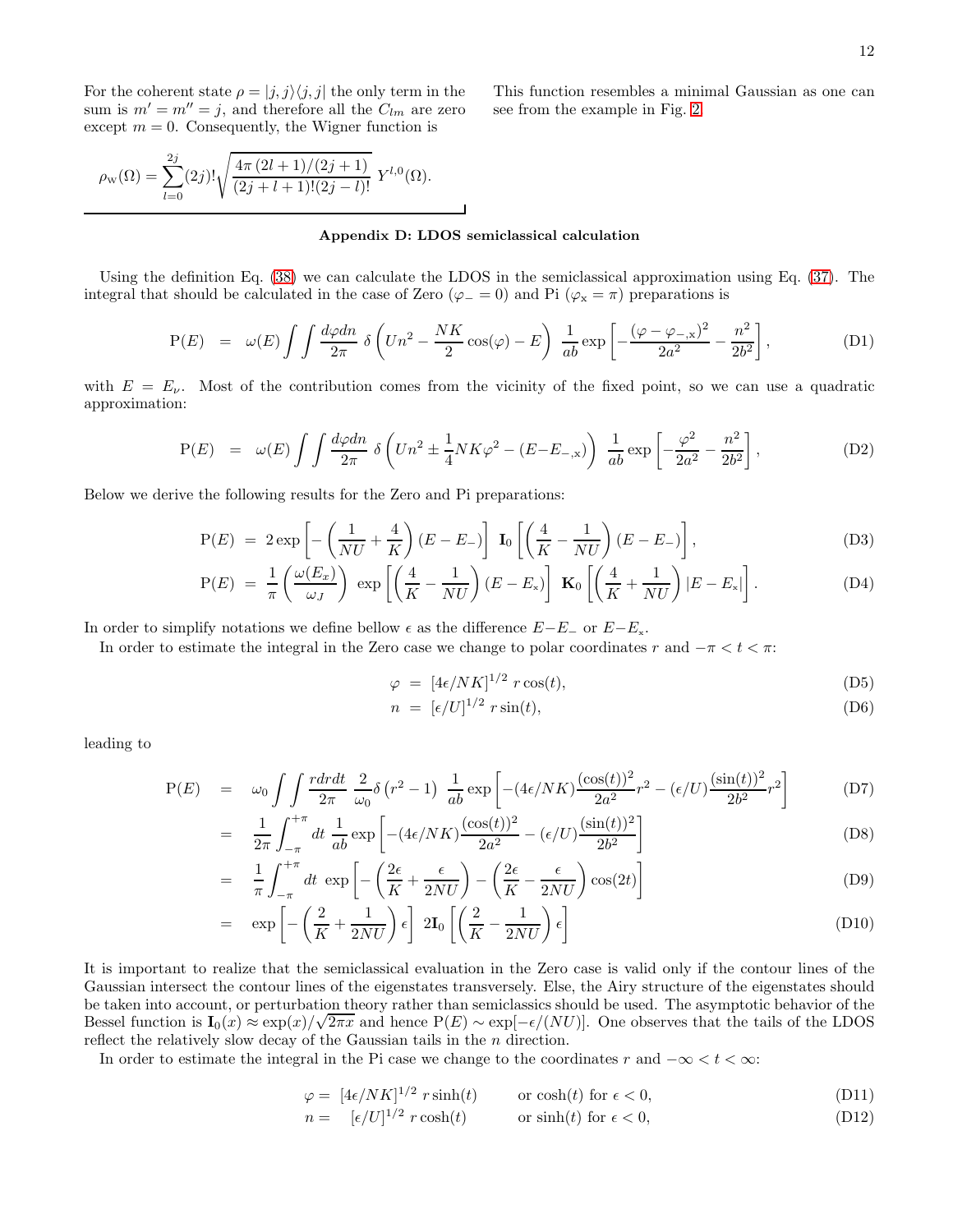leading to

$$
P(E) = \omega(E) \int \int \frac{r dr dt}{2\pi} \frac{2}{\omega_0} \delta(r^2 - 1) \frac{1}{ab} \exp \left[ -(4|\epsilon|/NK) \frac{(\sinh(t))^2}{2a^2} r^2 - (|\epsilon|/U) \frac{(\cosh(t))^2}{2b^2} r^2 \right] \tag{D13}
$$

$$
= \frac{1}{2\pi} \left(\frac{\omega(E)}{\omega_0}\right) \int_{|t| < \frac{1}{\pi} \left(\frac{\omega(E)}{\omega_0}\right)} dt \frac{1}{ab} \exp\left[-(4|\epsilon|/NK) \frac{(\sinh(t))^2}{2a^2} - (|\epsilon|/U) \frac{(\cosh(t))^2}{2b^2}\right] \tag{D14}
$$

$$
= \frac{1}{\pi} \left( \frac{\omega(E)}{\omega_0} \right) \int_{|t| < \frac{1}{\pi} \left( \frac{\omega(E)}{\omega_0} \right)} dt \, \exp\left[ \pm \left( \frac{2|\epsilon|}{K} - \frac{|\epsilon|}{2NU} \right) - \left( \frac{2|\epsilon|}{K} + \frac{|\epsilon|}{2NU} \right) \cosh(2t) \right] \tag{D15}
$$

$$
= \frac{1}{\pi} \left( \frac{\omega(E)}{\omega_0} \right) \exp \left[ \pm \left( \frac{2}{K} - \frac{1}{2NU} \right) |\epsilon| \right] \mathbf{K}_0 \left[ \left( \frac{2}{K} + \frac{1}{2NU} \right) |\epsilon| \right]. \tag{D16}
$$

Note that without the Gaussian the result of the integral should be unity reflecting the proper normalization of the microcanonical state. The upper cutoff of the  $t$  integration reflects the finite size of phase space. The cutoff prevents the singularity in the limit  $\epsilon \to 0$ . The Bessel function expression is obviously valid only outside of the cutoff-affected peak. The asymptotic behavior of the Bessel function is  $\mathbf{K}_0(x) \approx \exp(-x)/\sqrt{2\pi x}$ , and hence we get  $P(E) \sim \exp[-|\epsilon|/(NU)]$  for  $\epsilon > 0$  and  $P(E) \sim \exp[-|\epsilon|/(K/4)]$  for  $\epsilon < 0$ . One observes that the tails of the LDOS for  $\epsilon$  < 0 reflect the relatively rapid decay of the Gaussian tails in the  $\varphi$  direction.

Finally we point out that the calculation of the LDOS for the Edge and for the TwinFock preparations is much easier. In the former case the delta function of  $\rho^{(\nu)}(n,\varphi)$  merely replaces the *n* coordinate in  $\rho^{(\psi)}(n,\varphi)$  by a constant proportional to  $E-E_x$ , leading to a Gaussian for P(E). Similarly for the TwinFock preparation:

$$
P(E) = \omega(E) \int \int \frac{d\varphi d\eta}{2\pi} \delta \left( U n^2 - \frac{NK}{2} \cos(\varphi) - E \right) \delta(n) \propto \frac{\omega(E)}{(NK/2)|\sin(\varphi)|} \Big|_{E} \tag{D17}
$$

The later expression should be calculated for  $(NK/2) \cos(\varphi) = E$  leading to Eq.[\(41\)](#page-4-4) in the main text.

### Appendix E: Rabi-Josephson oscillations, MFT and semiclassical perspectives

**MFT.**– For  $u = 0$ , the Hamiltonian [\(4\)](#page-1-1) merely generates rotations in phase space. Consequently, coherent states remain Gaussian-like throughout their motion, resulting in Rabi oscillations of the population between the sites. This is the case where MFT gives exact results. For  $u \neq 0$ , MFT maintains the assumption that the system remains in a coherent state at any instant during its evolution and that propagation only serves to displace this Gaussian distribution on the Bloch sphere. Thus, MFT corresponds to the classical dynamics of a "point" in phase space. In particular, this implies that the occupation statistics is binomial at any time.

Nonlinear effects cannot be neglected once the wavepacket is stretched along the phase-space energy contour lines. Then MFT no longer applies, but the semiclassical approximation still works well for the description of such squeezing. For example, by projecting the evolving semiclassical distribution onto  $n$  we obtain the number distribution  $P_t(n)$  [\[25](#page-13-19)] whose line shape reflects the phase space structure, with caustics at the borders of forbidden regions (see Fig. [3\)](#page-15-0).

**Semiclassics.** – For  $u = 0$ , all trajectories have the same topology and frequency and a Gaussian-like wavepacket that is launched (say) at the NorthPole executes Rabi oscillation between the two wells. If  $u$  is non-zero

but small, then all the trajectories still have the same topology, but  $\omega(E_{\nu})$  is  $\nu$  dependent. The anharmonic behavior is due to the spectral stretch  $\Delta\omega_{\rm osc}$ . Accordingly, we distinguish between the harmonic stage  $(t < 1/\Delta \omega_{\text{osc}})$ and the anharmonic stage  $(t > 1/\Delta\omega_{\rm osc})$  in the time evolution.

For  $u > 1$ , which we call "the Josephson regime", a separatrix emerges and accordingly there are two types of stable coherent oscillations, depending on the initial population imbalance [\[9](#page-13-6), [11\]](#page-13-8): Small oscillations around the ground state, lying in the bottom of the sea; and self-trapped oscillations around the top of either island.

For  $u > N^2$  which we call "the Fock regime", the area of the sea becomes less than a Planck cell, and therefore effectively disappears. Our main interest in this work is the unstable motion along the separatrix for  $1 \ll u \ll N^2$ [\[22](#page-13-17)[–24\]](#page-13-18). Such motion emerges for the Pi and for the Edge preparations of Fig. [2.](#page-14-1)

Beyond. – Quantum effects that are ignored by the semiclassical approximation are anharmonic beats, longtime recurrences, and the possibility of tunneling between the two islands. Associated with the recurrences are the long-time fluctuations, both in the occupation and in the FringeVisibility, as discussed in Section VIII.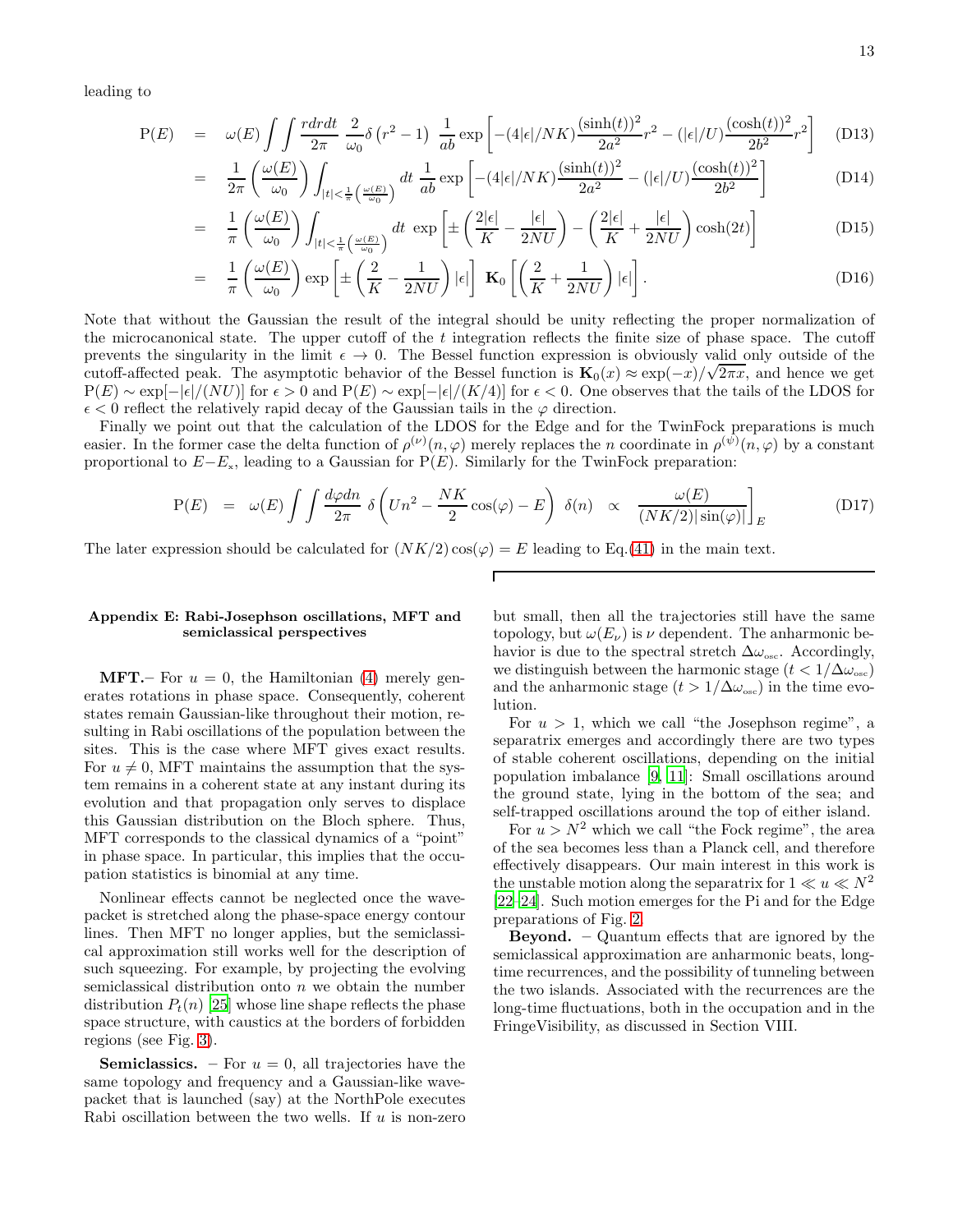- <span id="page-13-34"></span>[a] The [arXiv:1001.2120](http://arxiv.org/abs/1001.2120) version of this paper includes 3 extra pedagogically oriented appendices: Bosons in  $N$  site system and MFT; Detailed analysis of phase space geometry in the  $N=2$  case; The definition of a Wigner function of a spin; Concise discussion of the Rabi-Josephson oscillations in the semiclassical perspective.
- <span id="page-13-0"></span>[2] D. Jaksch C. Bruder, J. I. Cirac, C. W. Gardiner, and P. Zoller, Phys. Rev. Lett. 81, 3108 (1998).
- <span id="page-13-1"></span>[3] M. Greiner, O. Mandel, T. Esslinger, T. W. Hänsch, and I. Bloch, Nature (London) 415, 39 (2002).
- <span id="page-13-2"></span>[4] Y. Makhlin, G. Schön, and A. Shnirman, Rev. Mod. Phys. 73, 357 (2001); R. Gati and M. K. Oberthaler, J. Phys. B 40, R61 (2007).
- <span id="page-13-3"></span>[5] Gh-S. Paraoanu *et al.*, J. Phys. B: At. Mol. Opt. Phys. 34, 4689 (2001); A. J. Leggett, Rev. Mod. Phys. 73, 307 (2001).
- <span id="page-13-4"></span>[6] J. Javanainen, Phys. Rev. Lett. 57, 3164 (1986).
- [7] F. Dalfovo, L. Pitaevskii, and S. Stringari, Phys. Rev. A 54, 4213 (1996).
- <span id="page-13-5"></span>[8] I. Zapata, F. Sols, and A. J. Leggett, Phys. Rev. A 57, 1050 (1998).
- <span id="page-13-6"></span>[9] A. Smerzi, S. Fantoni, S. Giovanazzi, and R. S. Shenoy, Phys. Rev. Lett. 79, 4950 (1997).
- <span id="page-13-7"></span>[10] F. S. Cataliotti, S. Burger, C. Fort, P. Maddaloni, F. Minardi, A. Trombettoni, A. Smerzi, and M. Inguscio, Science 293, 843 (2001).
- <span id="page-13-8"></span> $[11]$  M. Albiez, R. Gati, J. Fölling, S. Hunsmann, M. Cristiani, and M. K. Oberthaler, Phys. Rev. Lett. 95, 010402 (2005).
- <span id="page-13-9"></span>[12] S. Giovanazzi, A. Smerzi, and S. Fantoni, Phys. Rev. Lett. 84, 4521 (2000).
- <span id="page-13-10"></span>[13] S. Levy, E. Lahoud, I. Shomroni, and J. Steinhauer, Nature 449, 579 (2007); C. A. Sackett, Nature 449, 546 (2007).
- <span id="page-13-11"></span>[14] A. J. Leggett and F. Sols, Found. Phys. **21**, 353 (1998).
- [15] E. M. Wright, D. F. Walls and J. C. Garrison Phys. Rev. Lett. 77, 2158 (1996).
- <span id="page-13-12"></span>[16] J. Javanainen and M. Wilkens, Phys. Rev. Lett. 78, 4675 (1997); Phys. Rev. Lett. 81, 1345 (1998).
- <span id="page-13-13"></span>[17] M. Greiner, O. Mandel, T. W. Hänsch, and I. Bloch, Nature 419, 51 (2002).
- <span id="page-13-14"></span>[18] G.-B. Jo *et al.*, Phys. Rev. Lett. 98, 030407 (2007).
- <span id="page-13-39"></span>[19] T. Schumm *et al.*, Nat. Phys. 1, 57 (2005).
- <span id="page-13-15"></span>[20] S. Hofferberth *et al.*, Nature (London) 449, 324 (2007).
- <span id="page-13-16"></span>[21] A. Widera, S. Trotzky, P. Cheinet, S. Fölling, F. Gerbier, I. Bloch, V. Gritsev, M. D. Lukin, and E. Demler, Phys. Rev. Lett. 100, 140401 (2008).
- <span id="page-13-17"></span>[22] A. Vardi and J. R. Anglin, Phys. Rev. Lett. 86, 568 (2001); J. R. Anglin and A. Vardi, Phys. Rev. A 64, 013605 (2001).
- [23] Y. Khodorkovsky, G. Kurizki, and A. Vardi, Phys. Rev. Lett. **100**, 220403 (2008); Phys. Rev. A 80, 023609 (2009).
- <span id="page-13-18"></span>[24] E. Boukobza, M. Chuchem, D. Cohen, and A. Vardi, Phys. Rev. Lett. 102, 180403 (2009).
- <span id="page-13-19"></span>[25] K. Smith-Mannschott, M. Chuchem, M. Hiller, T. Kottos, and D. Cohen, Phys. Rev. Lett. 102, 230401 (2009).
- <span id="page-13-20"></span>[26] C. W. Gardiner and P. Zoller, *Quantum Noise*, 2nd ed.

(Springer, New York, 2000).

- <span id="page-13-21"></span>[27] M. J. Steel, M. K. Olsen, L. I. Plimak, P. D. Drummond, S. M. Tan, M. J. Collett, D. F. Walls, and R. Graham, Phys. Rev. A 58, 4824 (1998).
- <span id="page-13-23"></span>[28] A. Sinatra, C. Lobo, and Y. Castin, Phys. Rev. Lett. 87, 210404 (2001); J. Phys. B: At. Mol. and Opt. Phys. 35, 3599 (2002).
- [29] I. Carusotto, Y. Castin, and J. Dalibard, Phys. Rev. A 63, 023606 (2001).
- [30] S. E. Hoffmann, J. F. Corney, and P. D. Drummond, Phys. Rev. A 78, 013622 (2008).
- <span id="page-13-24"></span>[31] A. Polkovikov, Phys. Rev. A 68, 053604 (2003).
- [32] L. I. Plimak, M. Fleischhauer, M. K. Olsen, and M. J. Collett, Phys. Rev. A 67, 013812 (2003).
- [33] P. Deuar and P. D. Drummond, J. Phys. A: Math and Gen. 39, 1163 (2006); J. Phys. A: Math and Gen. 39, 2723 (2006);
- <span id="page-13-25"></span>[34] L. Isella and J. Ruostekoski, Phys. Rev. A 74, 063625 (2006).
- <span id="page-13-38"></span>[35] M. Hiller, T. Kottos, and T.Geisel , Phys. Rev. A 73, 061604(R) (2006); Phys. Rev. A **79**, 023621 (2009).
- <span id="page-13-26"></span>[36] S. L. W. Midggley, S. Wüster, M. K. Olsen, M. J. Davis, and K. V. Kheruntsyan, Phys. Rev. A 79, 053632 (2009).
- [37] P. Deuar, Phys. Rev. Lett **103**, 130402 (2009).
- [38] F. Trimborn, D. Witthaut, and H. J. Korsch, Phys. Rev. A 77, 043631 (2008); Phys. Rev. A 79, 013608 (2009).
- <span id="page-13-22"></span>[39] K.W. Mahmud, H. Perry, and W.P. Reinhardt, Phys. Rev. A 71, 023615 (2005).
- <span id="page-13-27"></span>[40] Franzosi et al, Int. J. Mod. Phys. B 14, 943 (2000).
- <span id="page-13-31"></span>[41] E. Boukobza, D. Cohen, and A. Vardi, Phys. Rev. A 80, 053619 (2009).
- <span id="page-13-28"></span>[42] E.M. Graefe, H.J. Korsch, Phys. Rev. A 76, 032116 (2007); D. Witthaut, E. M. Graefe, and H. J. Korsch, Phys. Rev. A 73, 063609 (2006).
- <span id="page-13-29"></span>[43] G. S. Agarwal, Phys. Rev. A. 24, 2889 (1981). J. P. Dowling, G. S. Agarwal,W. P Schleich, Phys. Rev. A 49, 4101 (1994).
- <span id="page-13-30"></span>[44] J.C. Varilly and J.M. Gracia-Bondia, Annals of Physics 190, 107 (1989). C. Brif and A. Mann, J. Phys. A 31, L9 (1998).
- <span id="page-13-32"></span>[45] A. Polkovnikov, S. Sachdev, and S.M. Girvin, Phys. Rev. A 66, 053607 (2002).
- [46] E. Altman and A. Auerbach, Phys. Rev. Lett. 89, 250404 (2002).
- <span id="page-13-33"></span>[47] A. K. Tuchman, C. Orzel, A. Polkovnikov, and M. Kasevich, Phys. Rev. A 74, 051601 (2006).
- <span id="page-13-35"></span>[48] B. Wu and Q. Niu, Phys. Rev. A 61, 023402 (2000).
- <span id="page-13-36"></span>[49] J. C. Eilbeck, P. S. Lomdahl, and A. C. Scott, Physica D 16, 318 (1985).
- <span id="page-13-37"></span>[50] R. L. Stratonovich, Sov. Phys. JETP **31**, 1012 (1956).
- <span id="page-13-41"></span>[51] D. Cohen and T. Kottos, Phys. Rev. E 63, 36203 (2001).
- <span id="page-13-40"></span>[52] E. Boukobza, M. G. Moore, D. Cohen, and A. Vardi, Phys. Rev. Lett. 104, 240402 (2010).
- <span id="page-13-42"></span>[53] M. Rigol, V. Dunjko, and M. Olshanii, Nature 452, 854 (2008).
- <span id="page-13-43"></span>[54] *Quantum Optics* by M.O. Scully and M.S. Zubairy, (Cambridge University Press, 1997), p.201.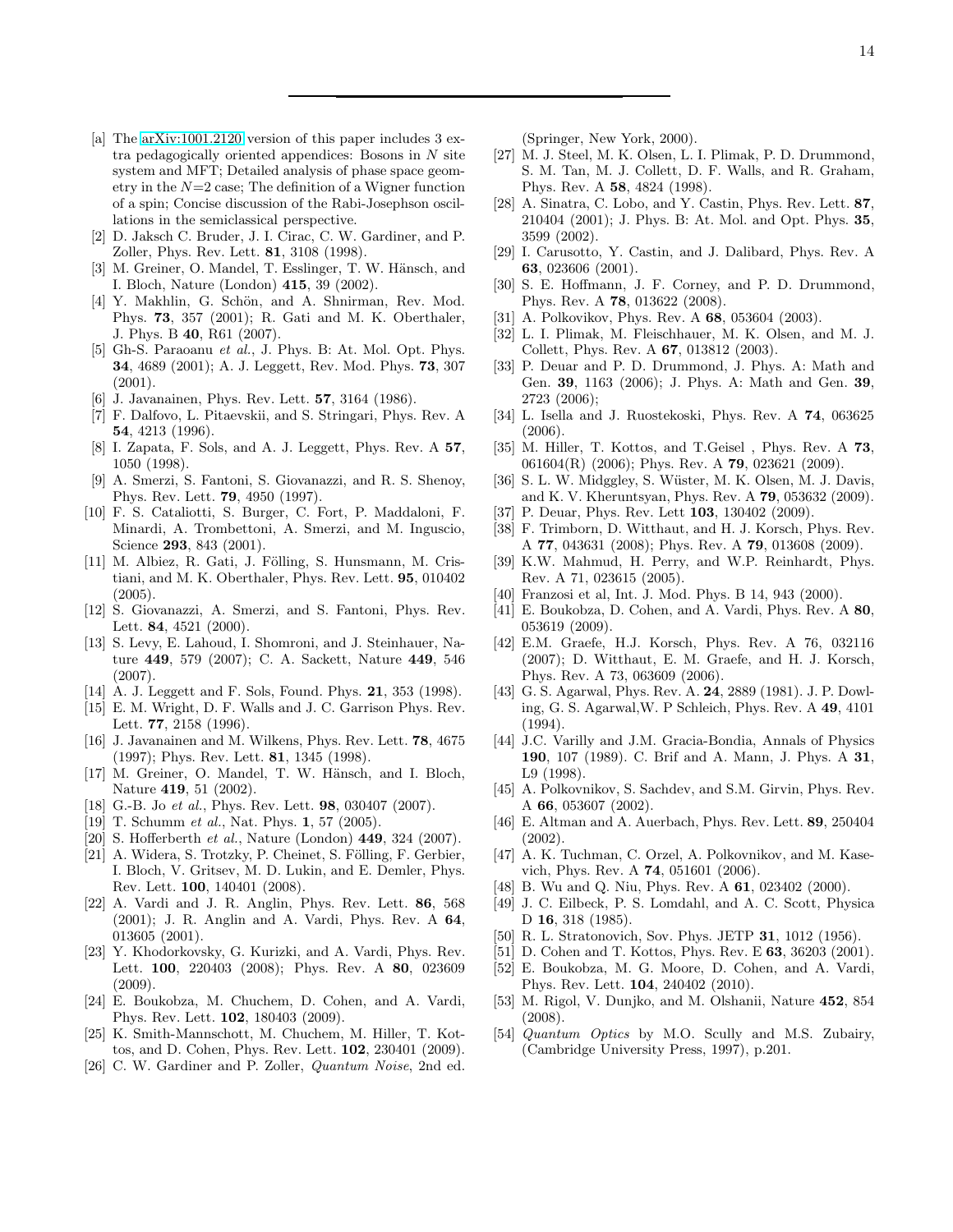

<span id="page-14-0"></span>FIG. 1: (Color online) Contour lines for  $u > 2$ . Sea levels are colored blue, Island levels are colored green, and the Separatrix is colored red (left panel). Energy spectrum for  $N = 20$  and  $u = 10$ . WKB energies (red x) are compared with exact eigenvalues (blue +). Dashed lines indicate slopes  $\omega_J$  for low energies,  $\omega_x$  for near-separatrix energies, and  $\omega_+$  for high energies (right panel).



<span id="page-14-1"></span>FIG. 2: (Color online) An illustration of TwinFock  $(n = 0)$  preparation (left), and of Pi  $({}^{\circ}\pi$ "), Zero  $({}^{\circ}0$ ") and Edge ("e") preparations (right) using Wigner plots on a sphere. The left panel is a 3D plot, while the right panel is a Mercator projection of the sphere using  $(\varphi, n)$  coordinates.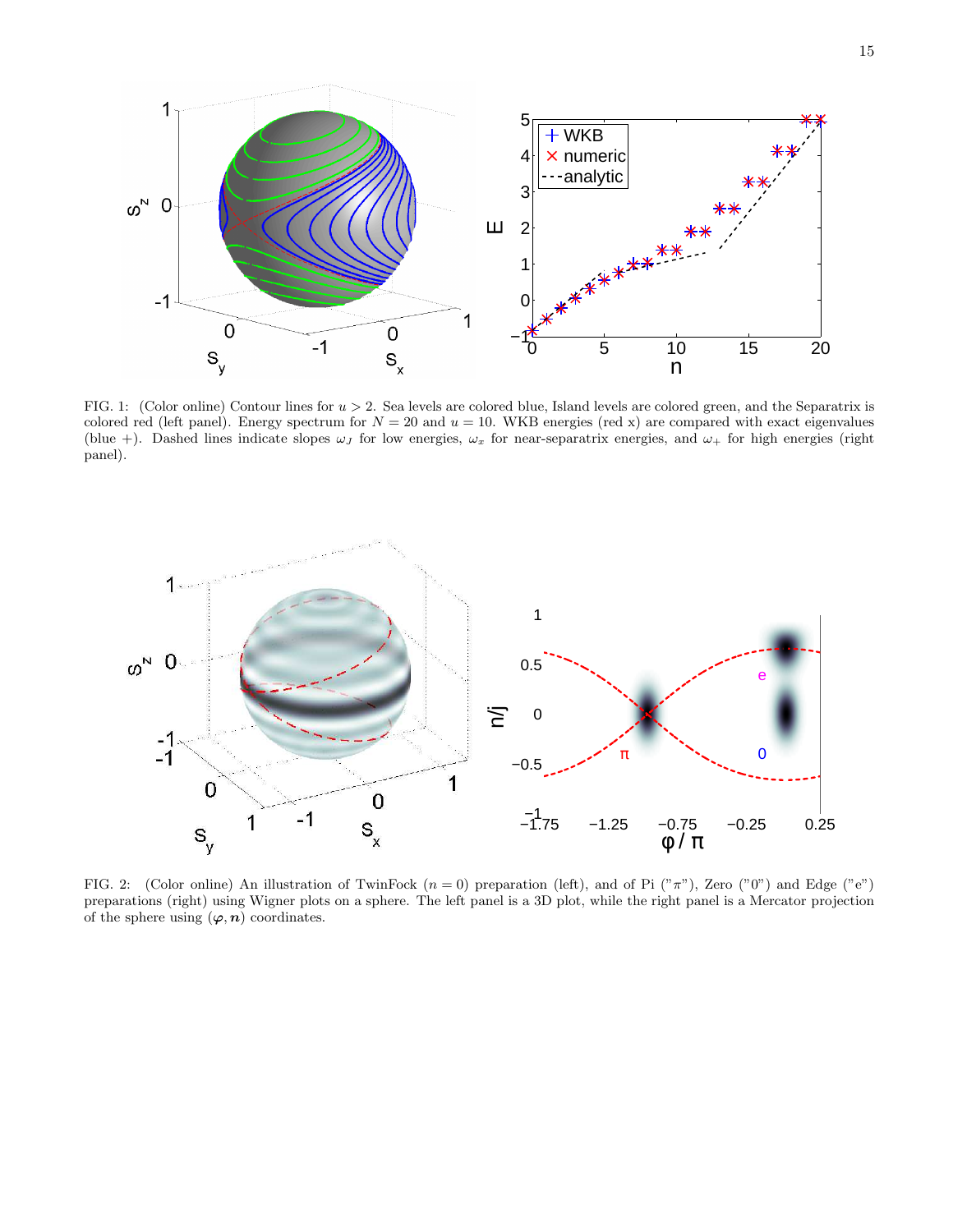

<span id="page-15-0"></span>FIG. 3: (Color online) The evolving quantum state of  $N = 40$  bosons with  $u = 5$  for TwinFock  $(n = 0)$  preparation. Here and below the units are such that  $K = 1$ . The time is  $t = 4$ . (a) Wigner function of the evolved quantum state. (b) Semiclassical evolved state. (c) Occupation statistics, with the semiclassical result shown as dashed-dotted line.



<span id="page-15-1"></span>FIG. 4: (Color online) The variation of  $S_x(t)$  with time for  $N=40$  particles with  $u=5$ , for Zero (a), Pi (b), Edge (c), and TwinFock (d) preparations. Note the different vertical scale. The dashed-dotted lines are based on semiclassical simulation. Note that the fluctuations of a semiclassical preparation always die after a transient, which should be contrasted with both the classical (single trajectory) and quantum (superposition of  $M > 1$  eigenstates) behavior.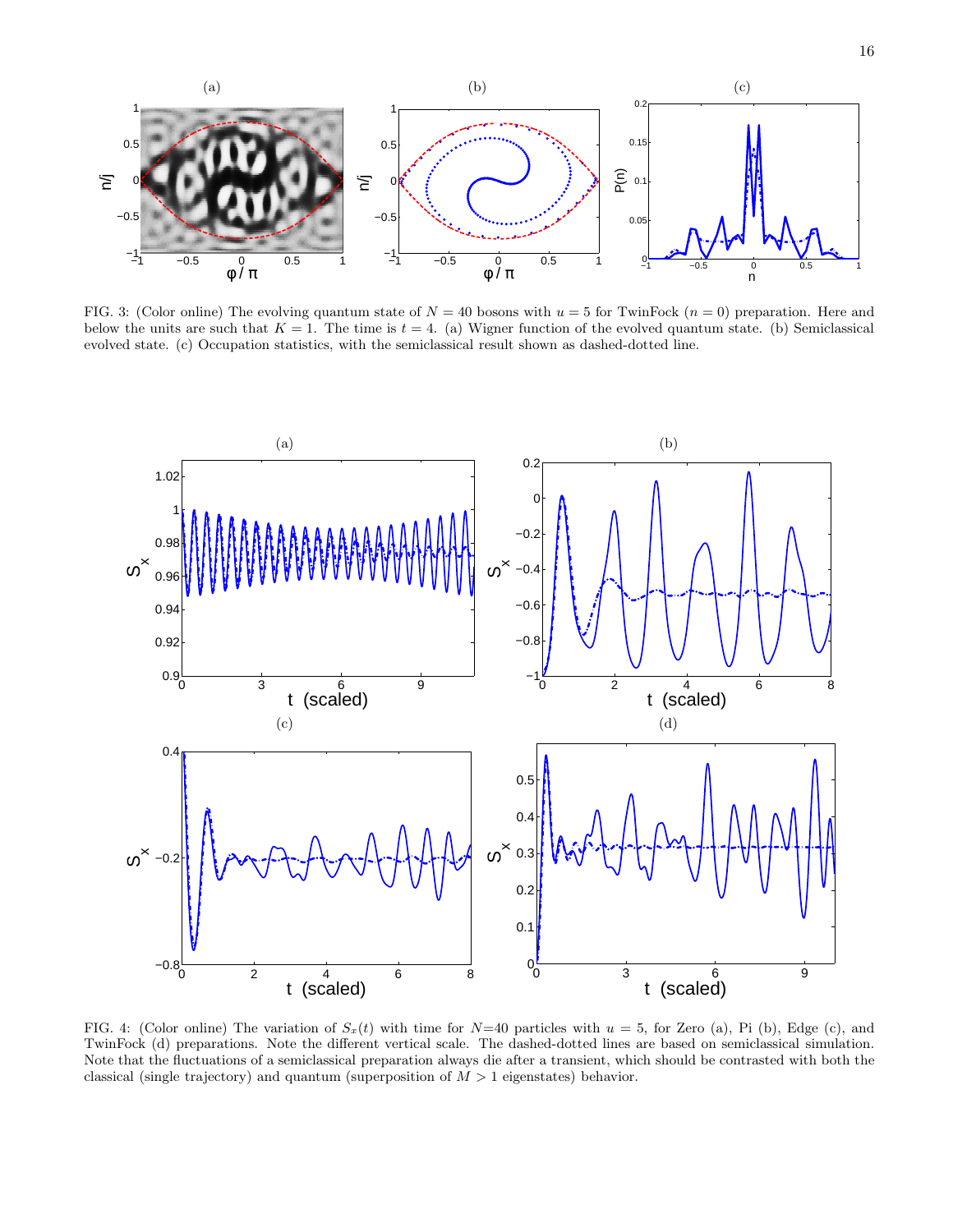

<span id="page-16-0"></span>FIG. 5: (Color online) The LDOS (left) and the spectral content of the fluctuations (right) of  $N = 500$  bosons with  $u = 4$ , for Zero, Pi, Edge, and TwinFock preparations (top to bottom). The horizontal axes are  $E - E_x$  and  $\omega/\omega_J$ . The lines in the LDOS figures are based on a semiclassical analysis (see text), while the circles are from the exact quantum calculation. Note that due to the mirror symmetry of the Zero preparation the expected frequency should approach  $2\omega_J$ , while for the Pi preparation it is bounded from below by  $2\omega_x$  (both frequencies are indicted by vertical dashed lines). Note also the outstanding difference between the spectral support of Zero and Pi preparations compared with continuous-like support in the case of Edge and Fock preparations.